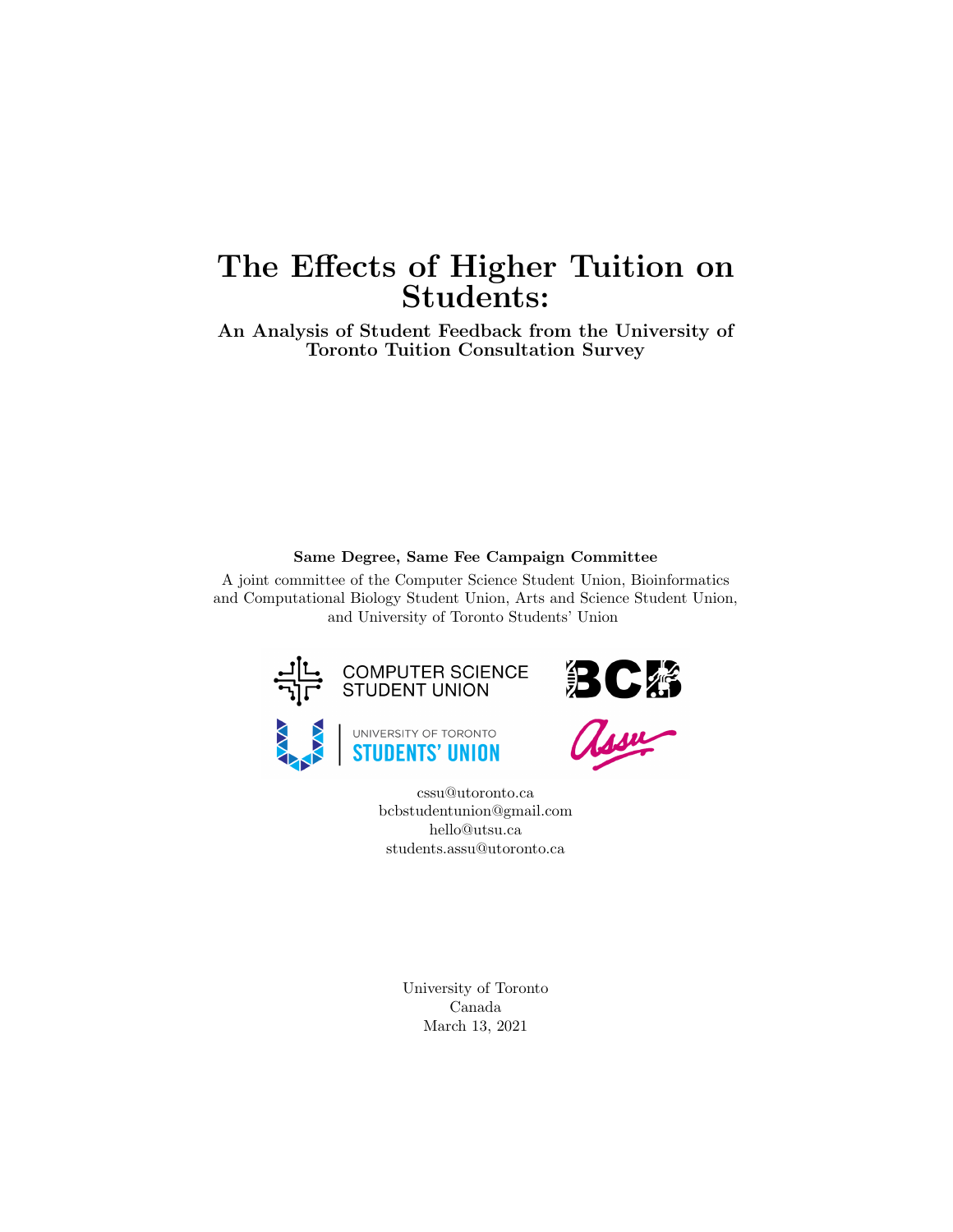### 1 Executive Summary

We collected data from over 350 students on how higher tuition in Computer Science, Bioinformatics, and Data Science affected their lives. Through this analysis we investigated the impact on accessibility, mental health and pressure (financial, social, familial) of this tuition policy. We concluded that these higher fees substantially deter students from pursuing CS/DS/BCB programs, harmed student mental health and created an unforgiving, competitive, stressful environment in these programs.

## 2 Methodology

#### 2.1 Survey

Our primary source of data collection was a survey that we released and promoted through online platforms. This survey has currently reached 334 students, out of which 224 or 67.27% were in CS/DS/BCB programs and 110 or 32.73% were in other programs in the Faculty of Arts and Science at the University of Toronto. We gathered numerous demographic data points from respondents, including their program, gender, year, race/ethnicity and international/domestic student status. Then, we asked the following 5 quantitative questions:

- 1. Students in Computer Science/Data Science/Bioinformatics pay higher fees than others in the Faculty of Arts and Science. To what degree did these fees affect your decision to study or not to study Computer Science/Data Science/Bioinformatics?
- 2. To what degree have program fees influenced your decision to continue or change out of your program (currently or in the past)?
- 3. To what degree have your tuition fees negatively affected your mental health?
- 4. To what degree do you feel pressured to take on additional part-time employment or to compete for internships,  $*$ as a result of the tuition fees you pay\*?
- 5. Please indicate how much this sentence applies to you: "I feel/felt greater pressure to compete for marks and jobs as a result of my tuition fees."

Students would select a value between 1 and 5 which determined how strongly they felt about the statement or to what degree it applied to them:

1. Very low 2. Low 3. Neutral 4. High 5. Very high

This allowed us to gauge how students are feeling about different issues, as well as allow us to compare answers across programs/gender/race and other categories, allowing us to find issues of high prevalence.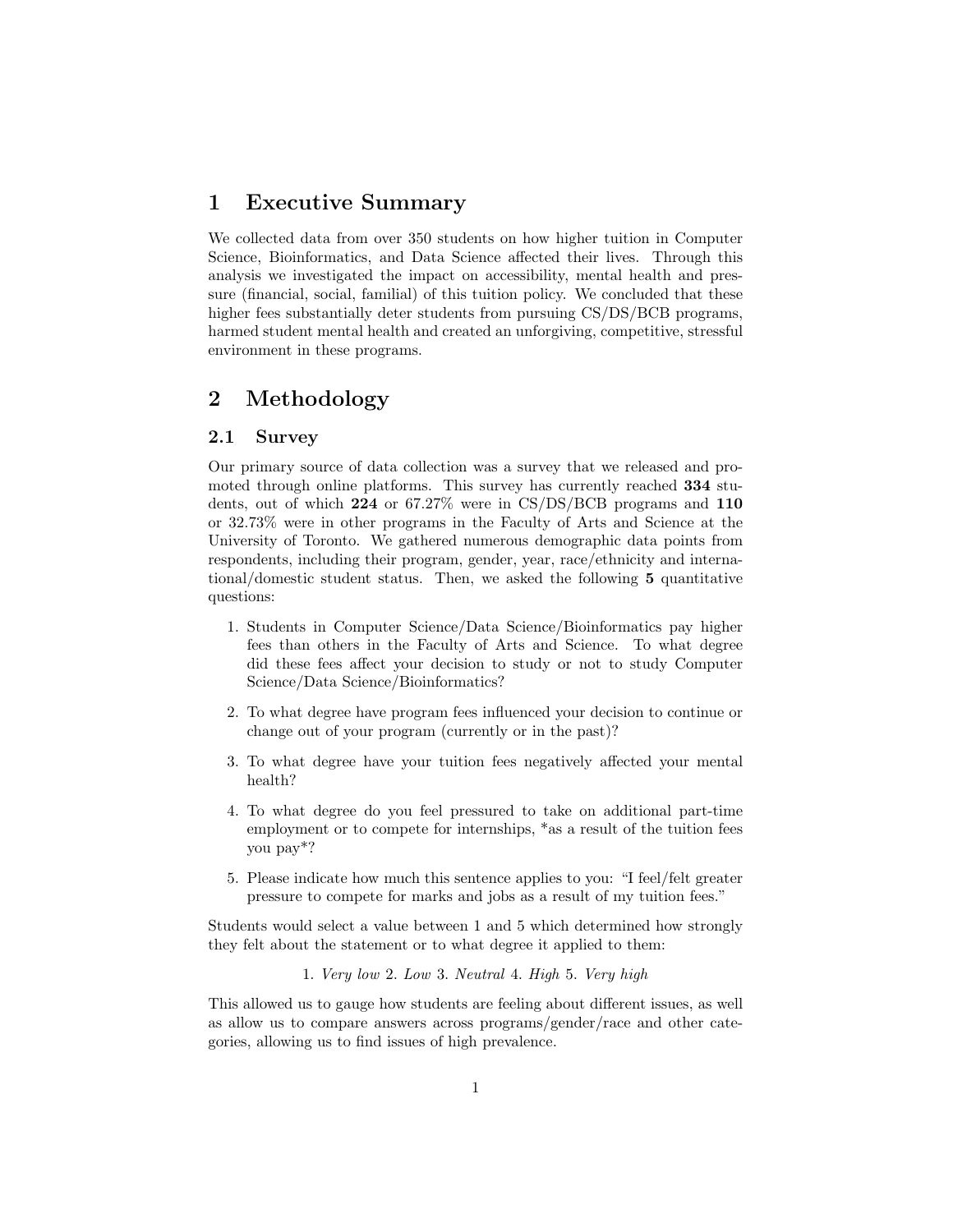We also asked the two following qualitative questions (for which students had the opportunity to remain anonymous):

- 1. If you're in Computer Science, Data Science, or Bioinformatics, please describe how, if at all, higher tuition fees have affected your mental health?
- 2. If you're in Computer Science, Data Science, or Bioinformatics, please describe how, if at all, the higher tuition fees have affected you? Please feel free to touch on any aspect of your life, from financial pressure, to mental health, social life, professional development, or anything else. Your answers will inform the CSSU's advocacy on this issue but will remain confidential, unless you consent to us sharing your response.

These questions allowed us to further investigate individual cases and see if we could piece together a coherent picture of how tuition fees impact different people and the extent to which they do.

Furthermore we asked if students would accept another program because it had a lower tuition cost.

Lastly, we asked what the estimated annual household income was in the students' family, to see if we could find any relations between CS/DS/BCB students and their family income, or to see if lower income families were disproportionately affected by the higher tuition for CS/DS/BCB at UofT.

#### 2.2 Tuition Consultations

Apart from the survey, the CSSU also held tuition consultation sessions where we encouraged students from all programs to come and share their story in a small focus group setting. We interviewed approximately 55 students in this format, and their feedback has been integrated throughout this report.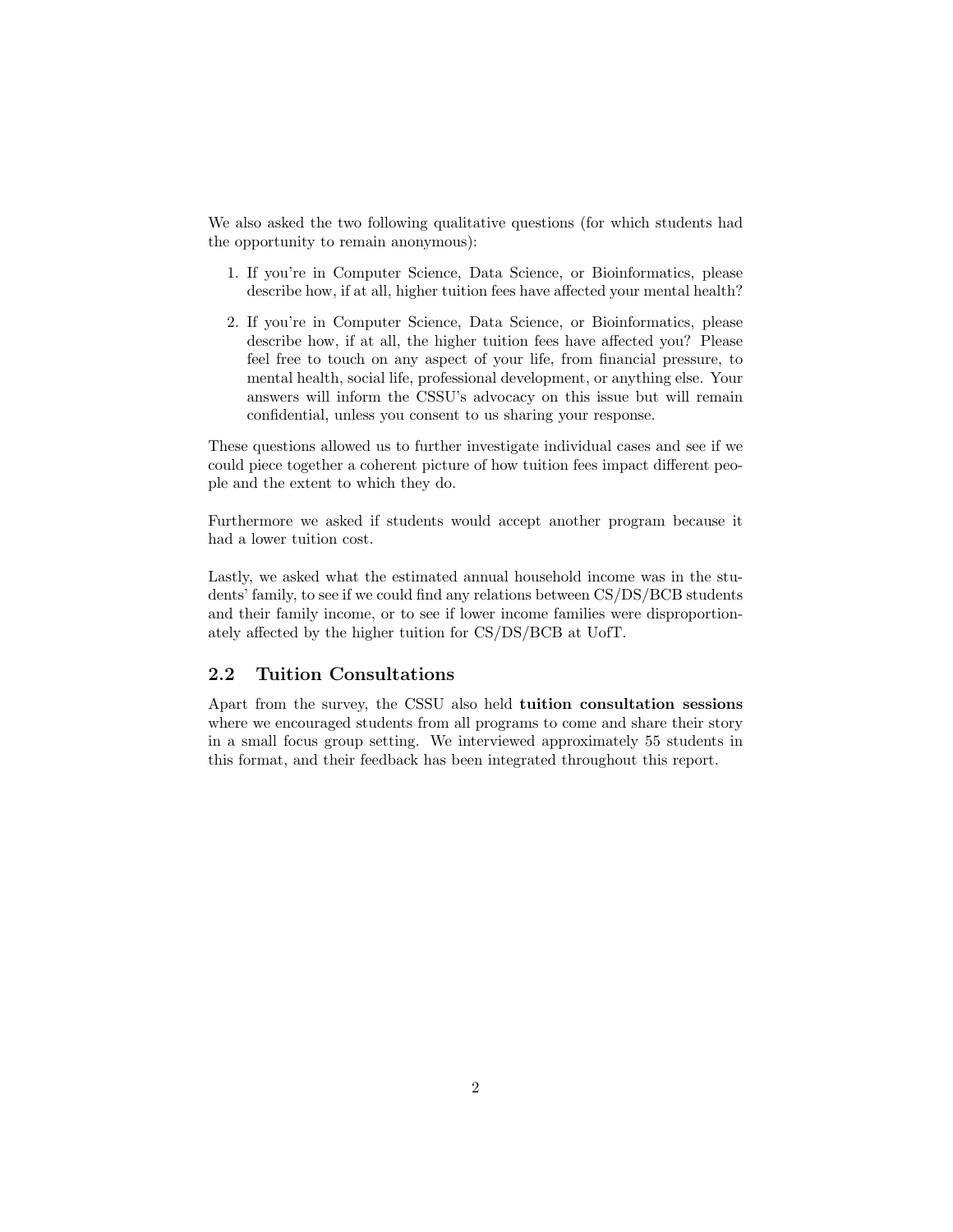## 3 Effect of Tuition on Program Decisions & Accessibility

#### 3.1 Decision to Study CS/DS/BCB

In this section, results from the survey will be explored to determine how much higher tuition fees impact students' decision to study Computer Science. To accomplish this, we look to the responses to Question 1.

#### Question 1: To what degree did these fees affect your decision to study or not to study Computer Science/Data Science/Bioinformatics?



Question 1, Domestic vs. International

58% of international students and 41% of domestic students indicated that tuition fees have influenced their decision not to enter these programs to a high or very high degree, showing that the higher tuition has a considerable effect on their choice to study Computer Science. In fact, only 15% of international students indicated that tuition fees have influenced their decision not to enter these programs to a low or very low degree.

Considering the difference in the amount of tuition fees between domestic and international students, international students would have much more of a financial burden should they choose to study CS/DS/BCB. By decreasing these fees, these programs would be a lot more accessible to all students, allowing them to pursue their passion without having to worry as much about their financial situation.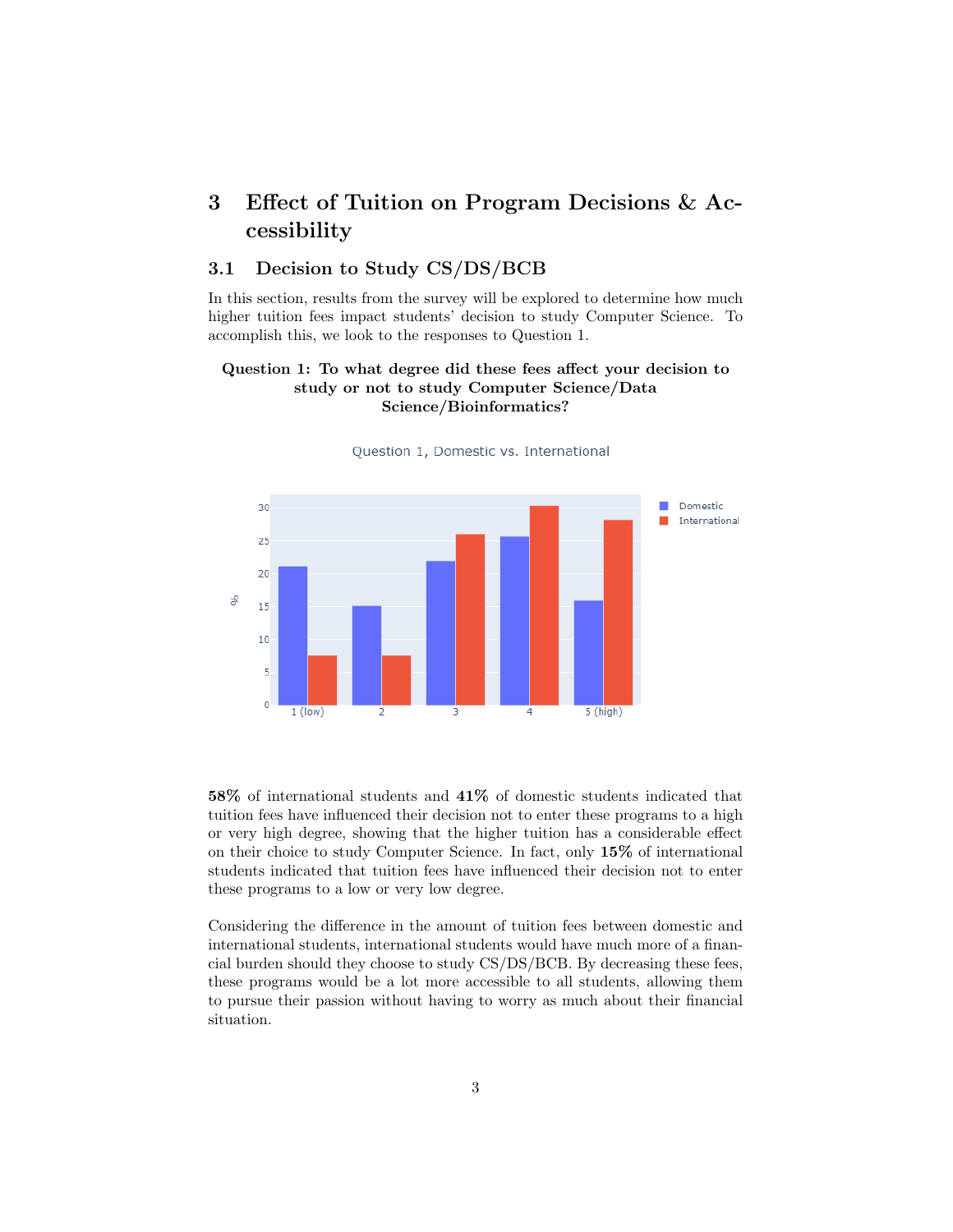

#### Question 1, Based on Race

In this plot comparing the responses of students in CS/DS/BCB based on their race, it's clear that there is a disproportionate amount of students who identified as White (44%) that said that the fees didn't affect their decision to study CS/DS/BCB. Contrast this with 50% of students who identified as Asian and 44% of students who identified as Black/African-American who said that the fees considerably impacted their decision to study CS/DS/BCB. For additional context, 28% of students who identified as Hispanic and 21% of students who identified as White indicated that tuition fees have influenced their decision not to enter these programs to a high or very high degree.

This data suggests that the tuition fees more strongly affect the decisions of students from minority groups than that of students who identified as White. In summary, by reducing tuition fees, CS/DS/BCB would be more accessible to minority groups.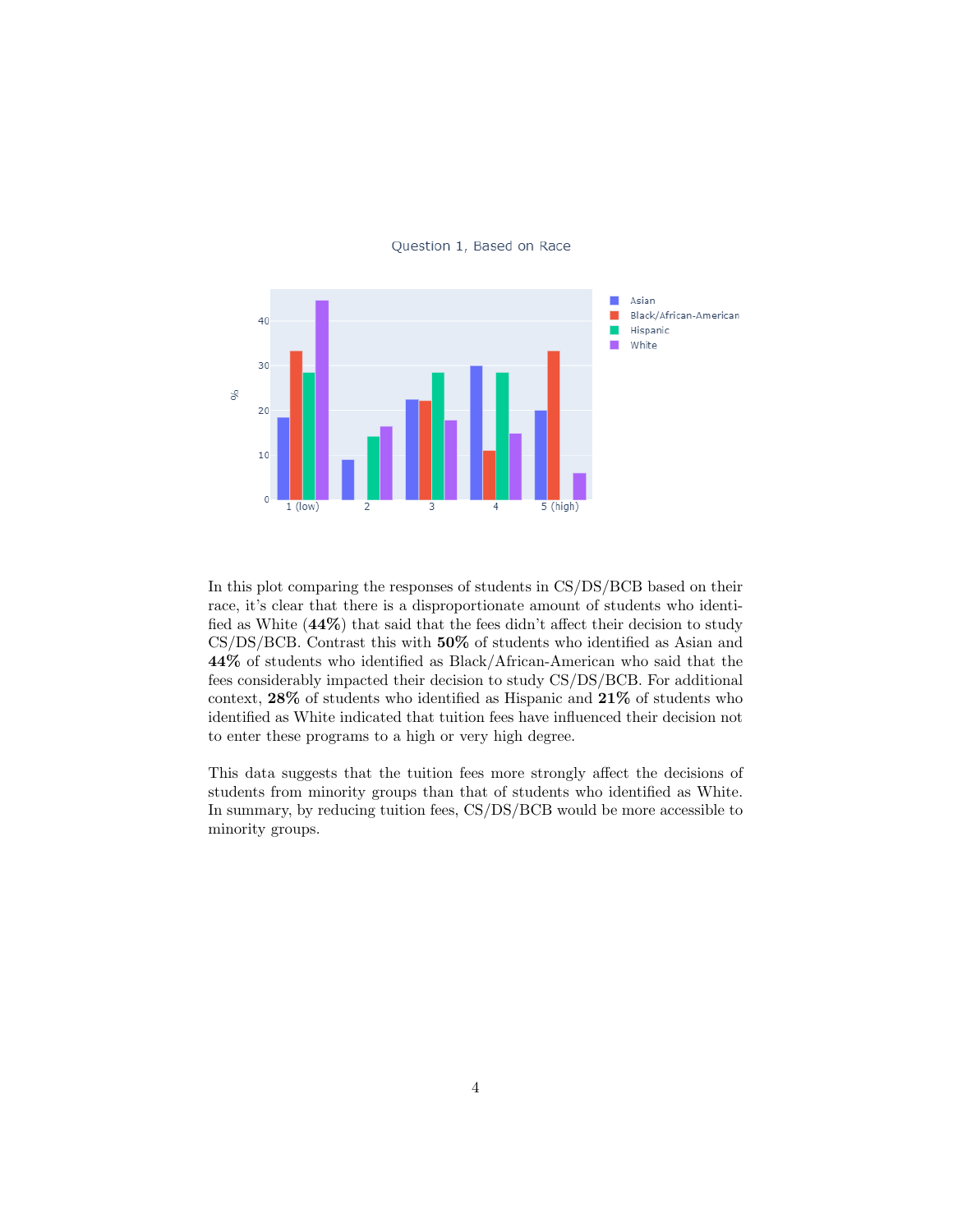#### 3.2 Decision to Continue Pursuing CS/DS/BCB

Question 2: To what degree have program fees influenced your decision to continue or change out of your program (currently or in the past)?



Question 2, Based on Race

44% of the Black/African-American students indicated that program fees have influenced their decision-making to continue or change out of their program to a high or very high degree, illustrating that even once they get into Computer Science, the constantly looming thought of tuition makes them reconsider their program choices. To put the disproportion into perspective, the percentage of students from other races who indicated that the fees have impacted their decision to a high or very high degree put together doesn't even match the percentage of Black/African-American students who did. When almost half the students from a particular race alone rated this question that strongly, it must be said that something should be done to rectify this. Students should continue to study in the program they worked tirelessly to get into without constantly being reminded of the heavy price to pay in exchange.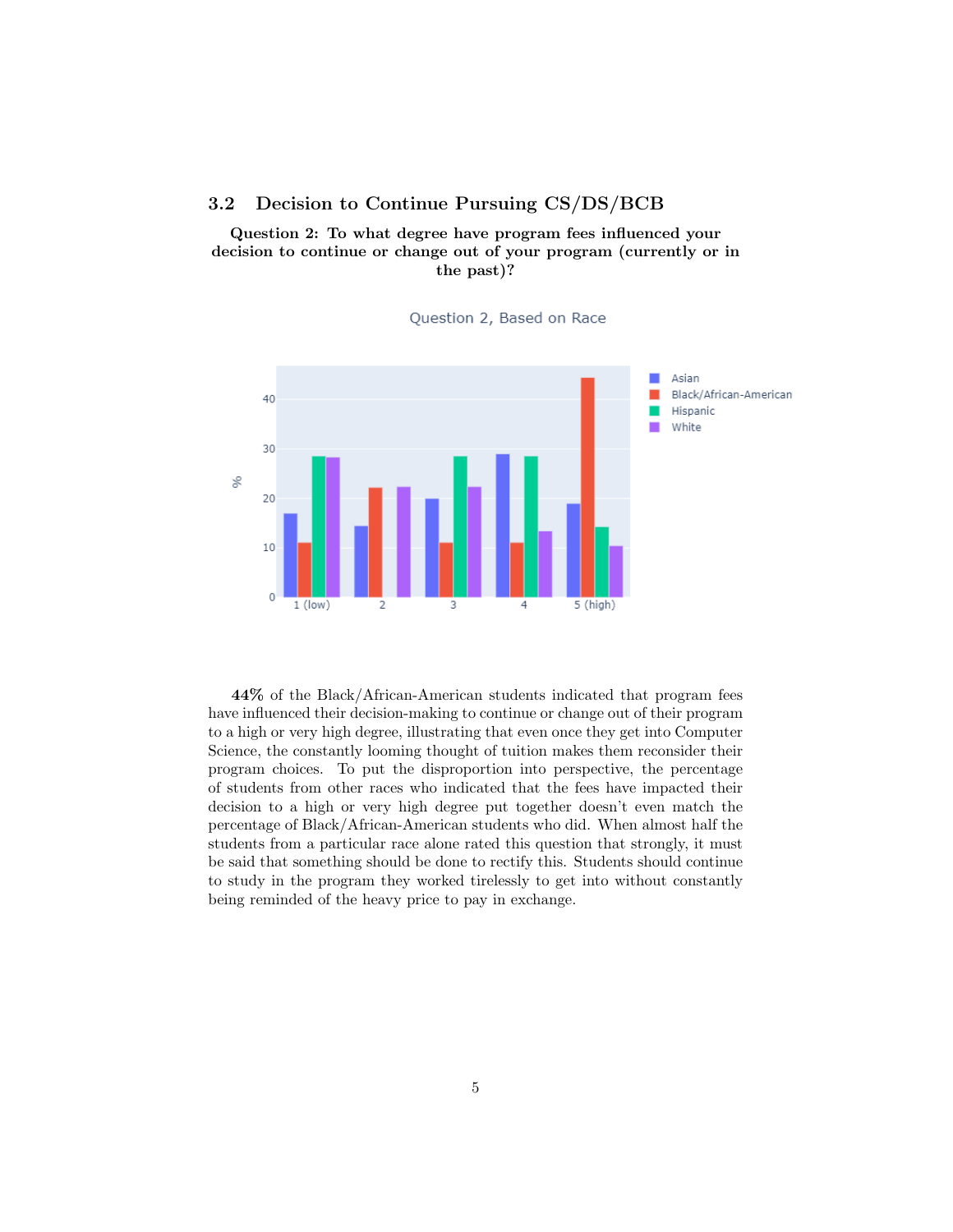

Question 2, Based on Gender

In this plot comparing the responses of students in CS/DS/BCB based on their gender, it's clear that more women indicated that program fees have influenced their decision-making to continue or change out of their program to a high or very high degree than men and other genders. More specifically, 8% more women than men and 10% more women than other genders indicated the fees have impacted their decision to a high degree and 4% more women than men indicated the fees have impacted their decision to a very high degree. This suggests that women seem to be affected more by the higher tuition fees and are more inclined to change out of CS/DS/BCB than students of other genders. With a current lack of women in Computer Science, the higher tuition fees only seem to further increase that disparity.

CS/DS/BCB should be programs that people want to pursue and stay in and these fees are only pushing people away from them. Some simply can't afford to pursue or continue pursuing their passion for CS/DS/BCB, having to pursue an alternative when they should be free to do what they enjoy doing.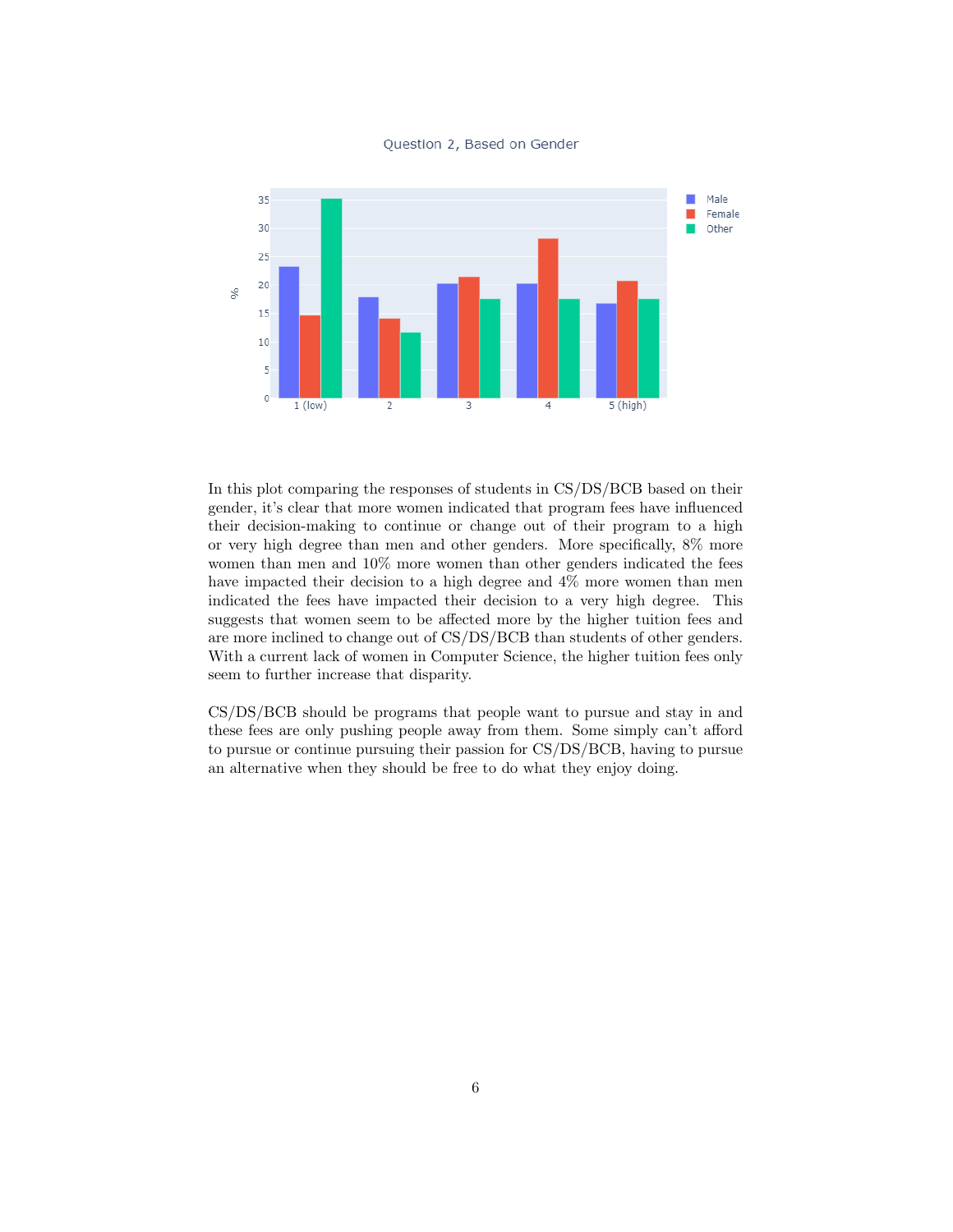

Question 2, CS/DS/BCB vs Other Science Programs

Question 2, Domestic vs. International



The findings showed that the University's policy of higher tuition for CS, BCB, and DS students makes access to these programs less equitable. Of students not in CS, BCB, or DS,  $31\%$  of students indicated that the higher fees in CS, DS, and BCB affected their decision not to enter these programs by a high or very high degree. Of students in CS, DS, or BCB, many students indicated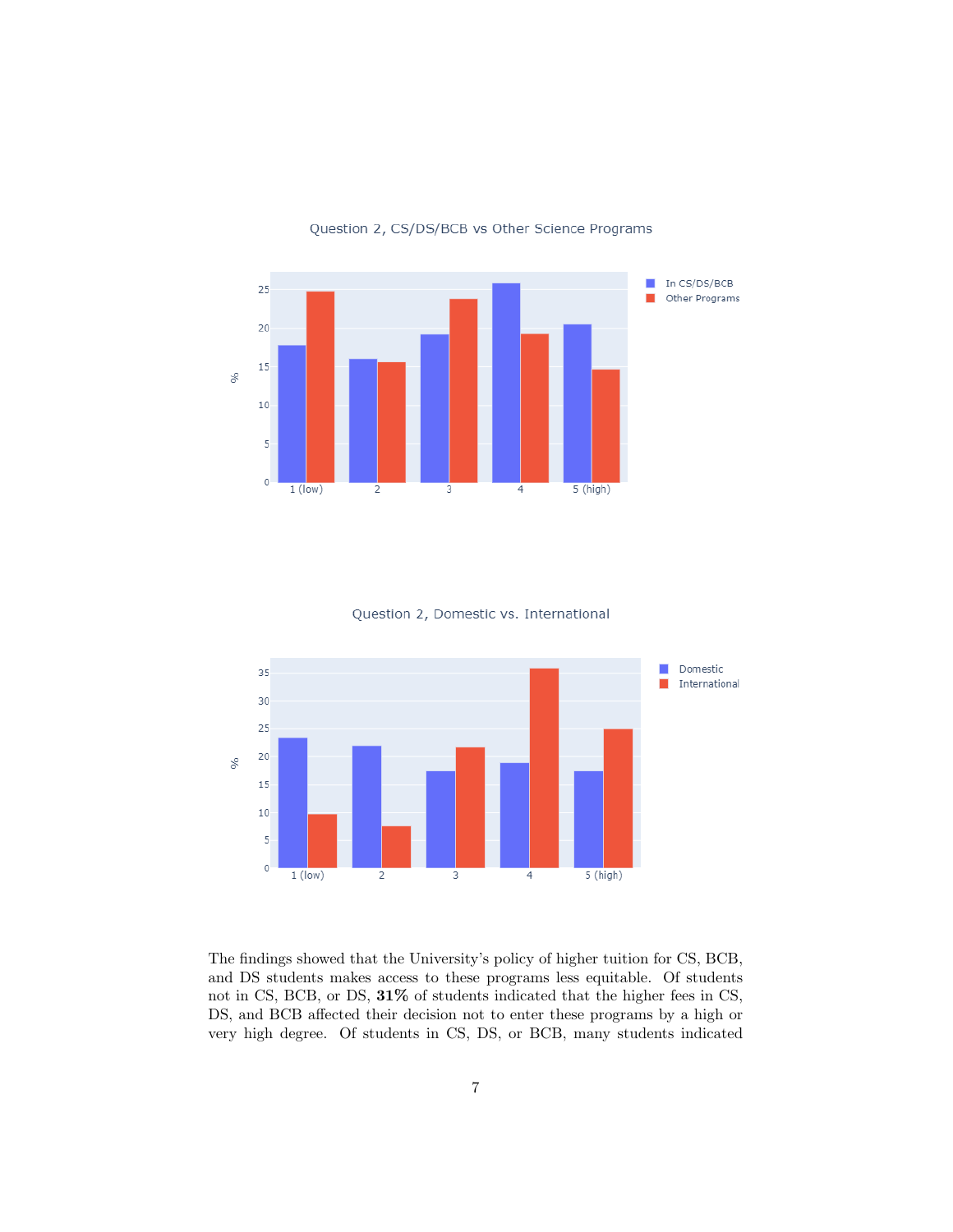that fees have been a factor that has motivated them to consider switching to a different program: 36% of domestic students and 61% of international students indicated that program fees have influenced their decision-making to continue or change out of their program to a high or very high degree.

Here are quotes from students on this issue:

"I've been plagued by indecision since deciding on the program. As a first year I haven't committed yet, so almost every other night I get anxious about my future finances, pull up the academic calendar, look at other programs - any other deregulated program - to see if I think I'd enjoy them instead, and I try to rewrite my schedule to take it instead. I've reviewed the options countless times, and I'm fully decided on CSC and BCB rationally, but I still feel anxious about it and feel pressured to find another option."

"I only study part time because I can't afford full time tuition, while continuing to work in a field which I'm not interested in. Because of this, it's also hard to work on any side projects because I'm working most of the time. (I can't get OSAP as I already have an old outstanding loan that went into phase 2 of repayment assistance - I'm currently doing a second degree. There are a lot of programs available for students who can't afford tuition, but most of them aren't available to me because I'm not eligible for OSAP.) I think it's assumed that a lot of students live rent-free during the pandemic, but as an older student I have to pay rent as well. Due to these financial pressures, I most likely have to delay my studies."

"Originally when I entered U of T, I didn't plan on even entering CS, and so entered based on the fact that I would pay the regular U of T tuition. However, I discovered in my first year that CS was my true passion - only to find out that my tuition fees would nearly double as a result of switching to it. This caused me to seriously doubt my decision to switch despite knowing it was what I really wanted to do. I ended up still going into CS in the end because I knew it would kill me to have to sit by and do something else while my true path that I wanted to follow lay inches away, but it's caused a large financial burden for me, and so I've been quite stressed recently especially given the current economy that I have to be able to find a well paying internship for essentially every year to be able to graduate without an outrageous amount of debt at the end of my degree."

Here are some of the over-arching themes that were present in the qualitative responses.

• A number of first year students said that they are seriously considering not entering the Computer Science or Bioinformatics program, because of uncertainty of their family's ability to pay for the higher fees.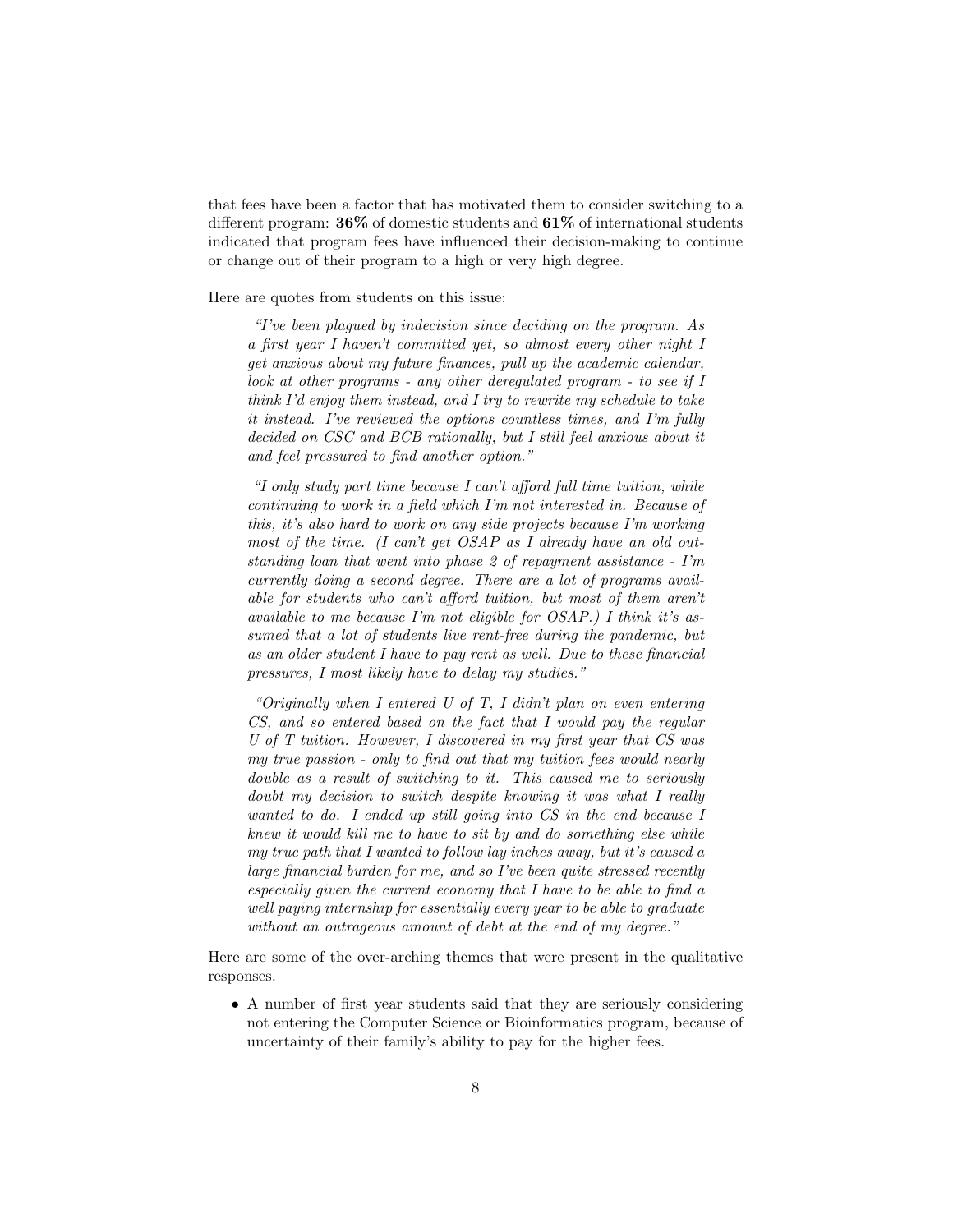- Similar sentiment was described by students in their second year considering transferring into Computer Science, but who chose to study other programs so as to avoid paying extra tuition 'retroactively' for all the years they have been completing their undergraduate degree.
- Numerous students decided to study a Computer Science minor, so as to avoid the higher fees of the major and specialist program: "I chose not to major in Computer Science (even though I took all the required courses and I really enjoy the program) and opt for a minor instead because of the fees. I feel very limited by the high tuition fees because I really like studying Computer Science and feel very uncertain about whether this would affect my future employability."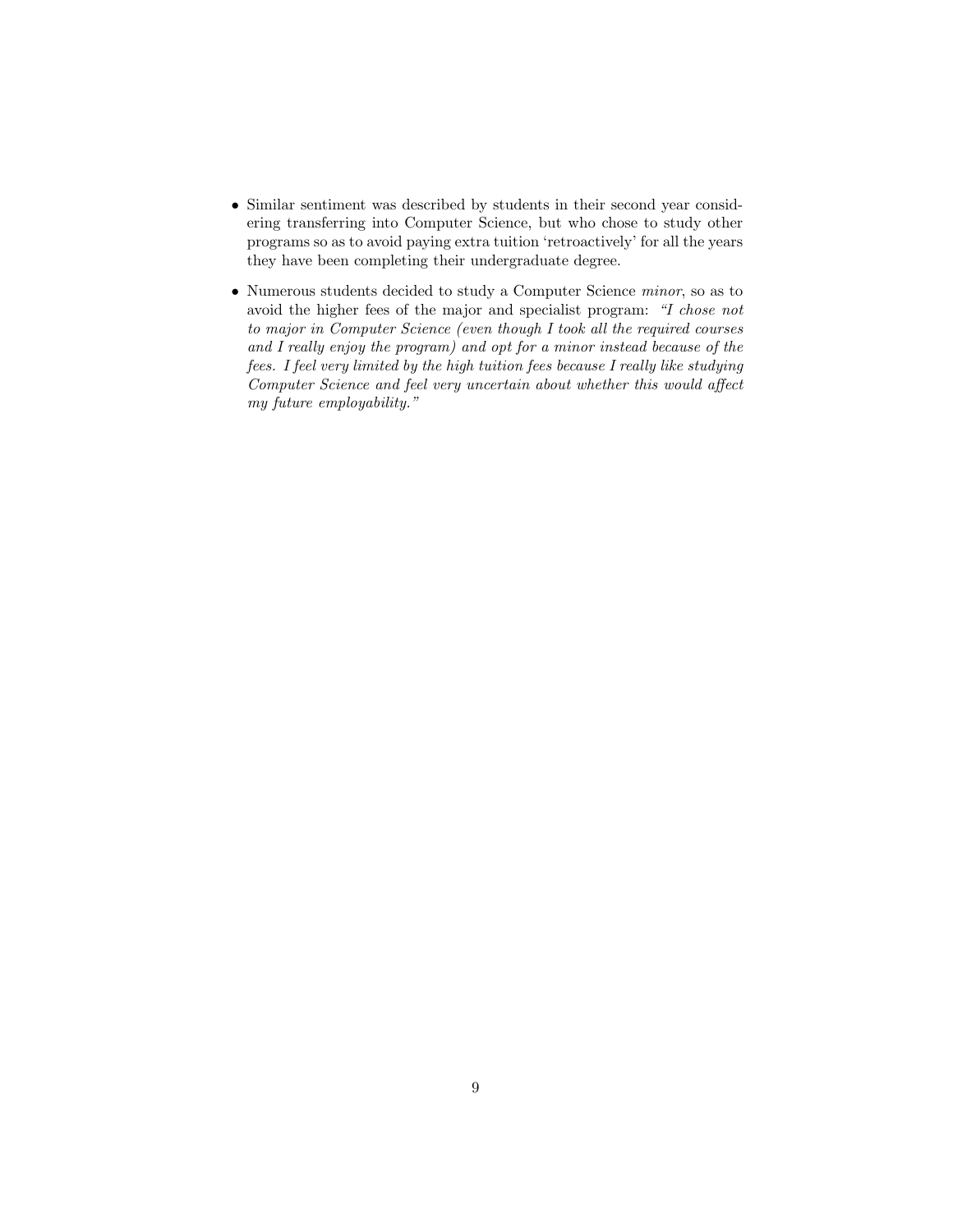## 4 Effect of Tuition on Student Mental Health

#### 4.1 Mental Health

In this section, results from the survey will be explored to determine how much higher fees for CS/DS/BCB programs impact the mental health of students. First we will look at quantitative answers to Question 3.

#### Question 3: To what degree have your tuition fees negatively affected your mental health?



Question 3, International vs Domestic

The displayed data is for both international and domestic students in CS/DS/BCB programs.

87% of international students in CS/DS/BCB programs indicated that the tuition fees have negatively impacted their mental health to a high or very high degree, showing just how much their tuition fees negatively impact their mental health. In fact, only 3% of international students indicated that the impact of higher tuition impacted their mental health to a low or very low degree. It must be taken into consideration that international tuition fees are far higher across the board for all faculties and programs, not just CS/DS/BCB, so that would definitely factor into this gathered data, however, it is clear that removing the higher tuition fees for these programs would definitely help international students improve their well being.

Looking at domestic students in CS/DS/BCB, 58% indicated that tuition fees have negative impacted their mental health to a high or very high degree. This means that over half of the domestic students believe that their tuition fees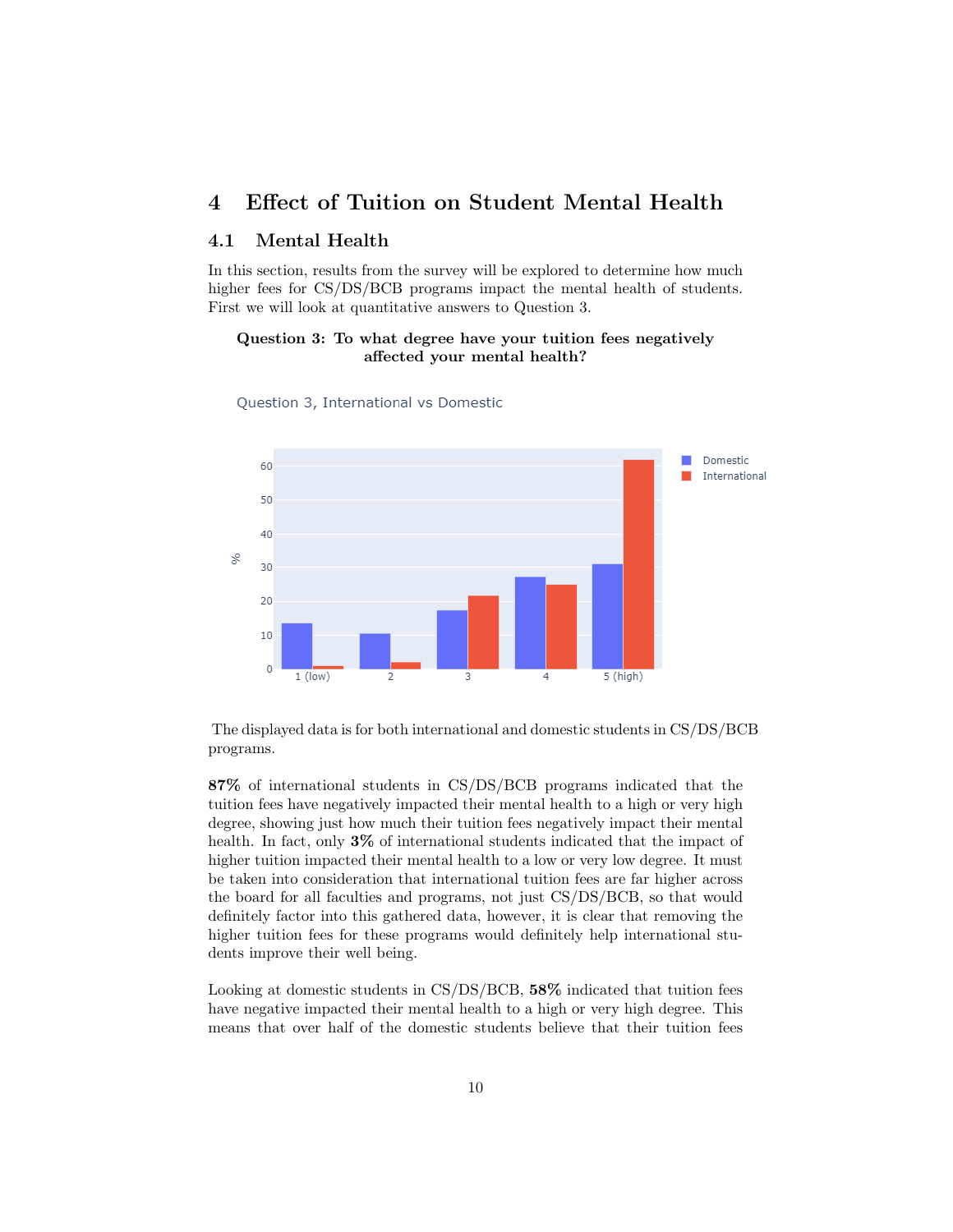

Question 3, Domestic (in CS/DS/BCB) vs Domestic (Other Science Programs)

The displayed data is for domestic students in CS/DS/BCB programs and domestic students in other science programs.

58% of domestic students in CS/DS/BCB programs said that their tuition fees negatively impact their mental health to a high or very high degree. Comparing this to the 37% of domestic students in other science programs who reported the same, we find that there were 56% more domestic students who felt this way in CS/DS/BCB than in other science programs, showing the impact the higher tuition fee has on the mental health of students in CS/DS/BCB programs.

Regardless of whether students have international or domestic status, the higher fees for students in CS/DS/BCB programs clearly negatively impact their mental health at a very high rate.

Here are a few quotes from a student on the impact of tuition on their mental health showing the direct impact of tuition fees on mental health:

"The immense burden that is the high tuition fees makes me take more courses than I can manage to avoid having to take an extra year I cannot afford, when I don't do well I panic because I need to be able to get a good internship or I might not be able to finish my program, the bad state of my mental health has made me seriously consider dropping out or reduce my course load but I feel too guilty for all the money I've already spent to be in this program."

"As a CS student, we already have a lot of competition, so we have to perform our best in studies. But we also have one of the highest fees. Hence we also have to work part-time/full-time jobs. A part time job is roughly 20 hours of work (that we are forced to do). It is tiring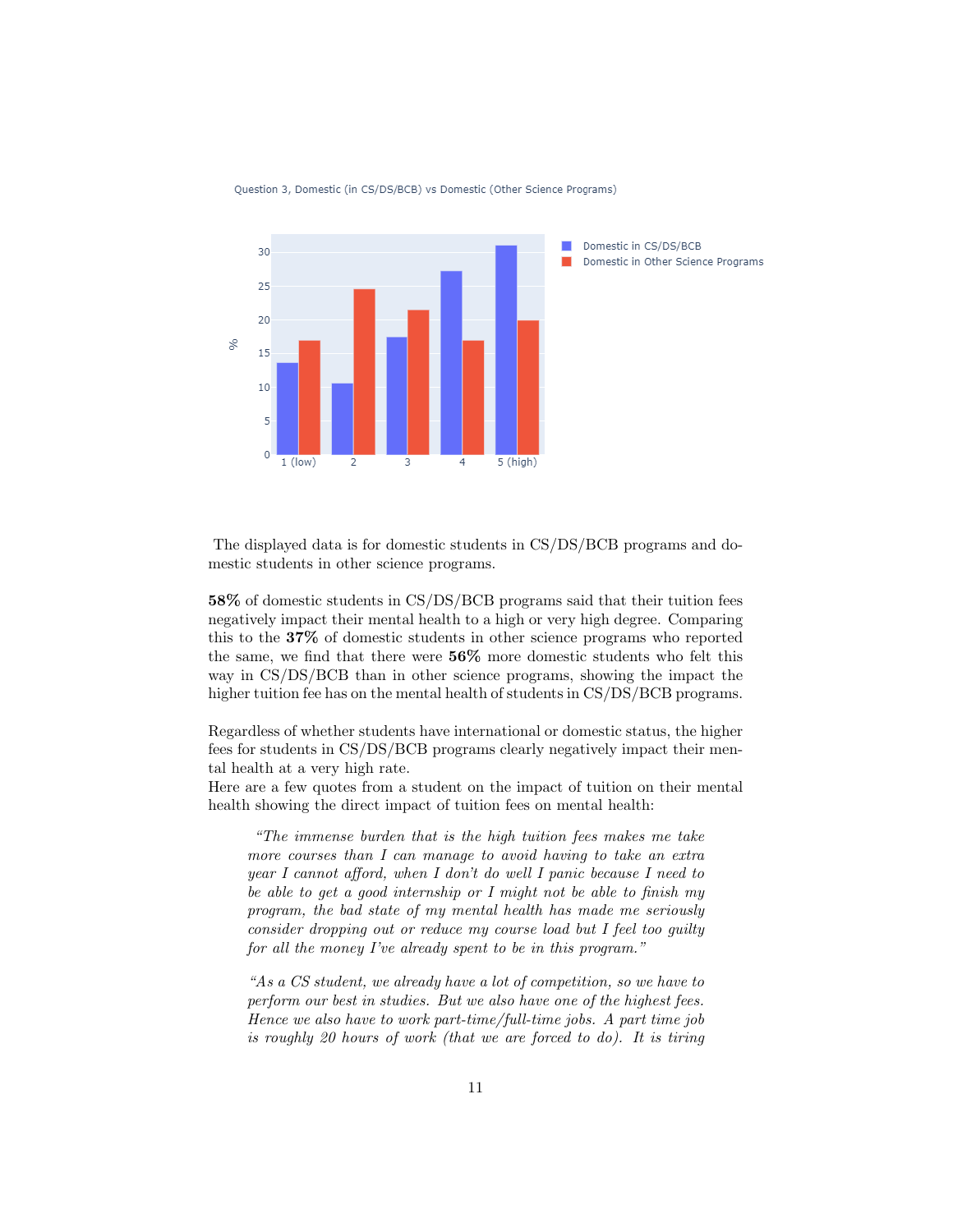and the work life itself causes a lot of mental stress. And on top of that, we have to perform our best in school as well. When we have to pay more fees, it is an instinctive decision to want to successfully complete the degree with an outstanding GPA. All this put together very negatively impacts mental health of Computer Science, Data Science and Bioinformatics students."

"It is mentally devastating having to constantly worry about paying the fee off."

"The higher tuition fees have made taking a year for PEY necessary to help reduce my debt coming out of university. Graduating a year sooner would've allowed me to get a full-time full-salary job a year sooner as opposed to having an intern salary, but I need the money now to limit the amount of debt I'll have when graduating. The cost of tuition has also been a contributing factor to my struggles with anxiety, as the pressure of having debt has made me anxious about spending money and made me very stingy about buying anything, including essentials. I got to the point in second year where I tried to minimize my spending on food to save more money, and I wasn't feeding myself enough."

"My courses, especially 1st year POSt, was/are mentally draining and having to think about the loans on my higher tuition without a clear indication of my future often sends me into deep spirals of depression and anxiety. I don't like the notion that because of my program and the fact that I pay higher fees means that I for sure will graduate into a high paying job. It makes me nervous of the fact that I may not live up to this expectation and it's hard to talk about it socially because everyone has that expectation of you."

"Financials contributed to my moderate to severe depression in 2nd and 3rd year." Numerous students expressed that they struggled with depression related to the financial burden of tuition in Computer Science, Bioinformatics, and Data Science.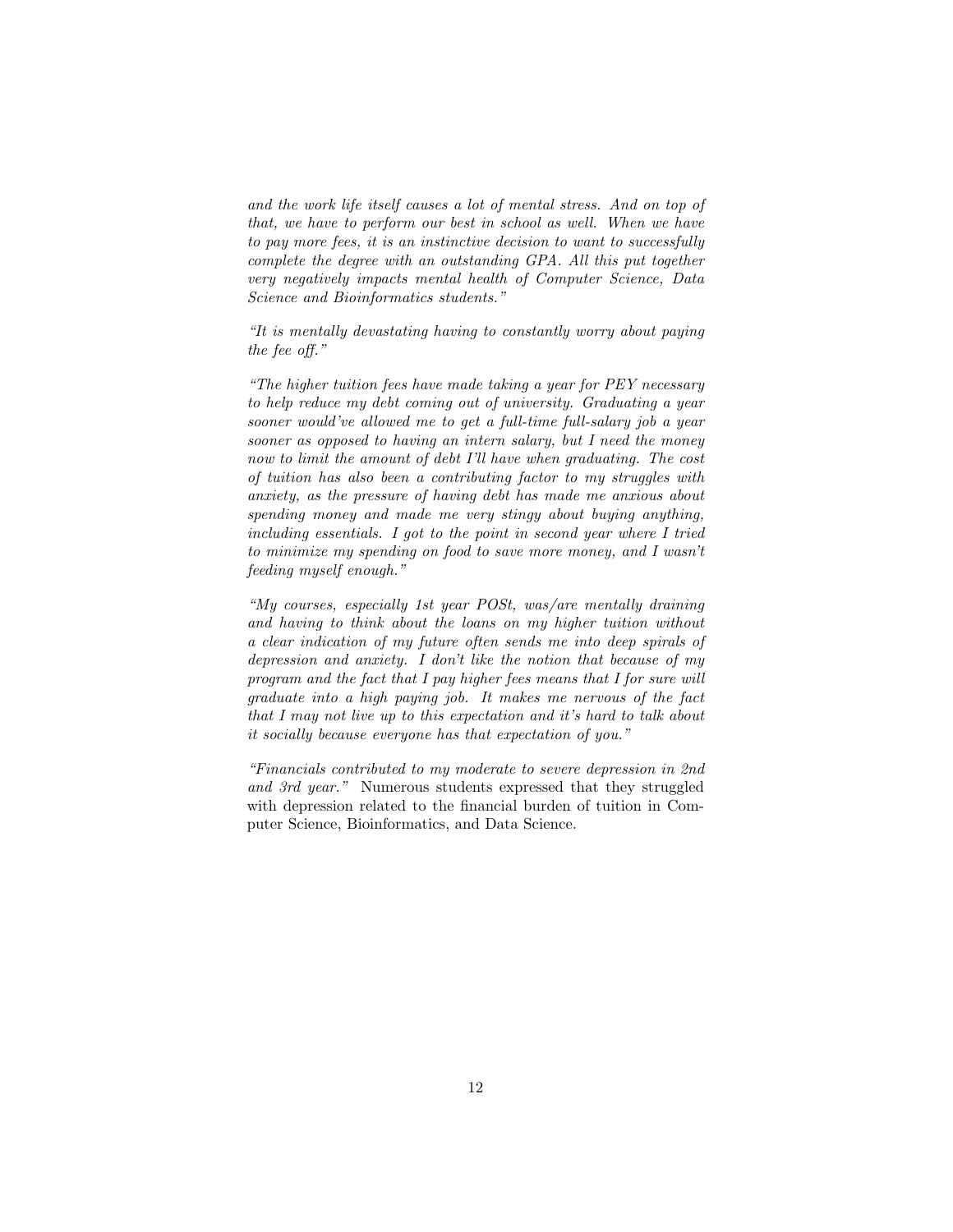

#### Question 3, Across Different Races

The displayed data is for CS/DS/BCB students, organised by the race they self-identified with.

89% of students who identified as Black/African-American indicated that the tuition fees have negatively impacted their mental health to a high or very high degree. This is an shows how much the higher tuition fees in these higher-fee programs are disproportionately impacting minority groups. Hispanic students and Asian students rank next, with 71% of Hispanic students and 72% of Asian students indicated that their tuition fees have negatively impacted their mental health to a high or very high degree. For the group of students that self identified as White, there are 44% of students who indicated that their tuition fees have negatively impacted their mental health to a high or very high degree.

There is clearly a trend here. Minority groups can clearly be seen to have their higher tuition impact their mental health far more on average than students who identified as White.

#### 4.2 Pressure

Another issue that directly contributes to mental health is pressure. Questions 4 and 5 on our survey addressed this and gathered data on how much pressure was being put on students due to their higher tuition fees in CS/DS/BCB programs.

Question 4: To what degree do you feel pressured to take on additional part-time employment or to compete for internships, \*as a result of the tuition fees you pay\*?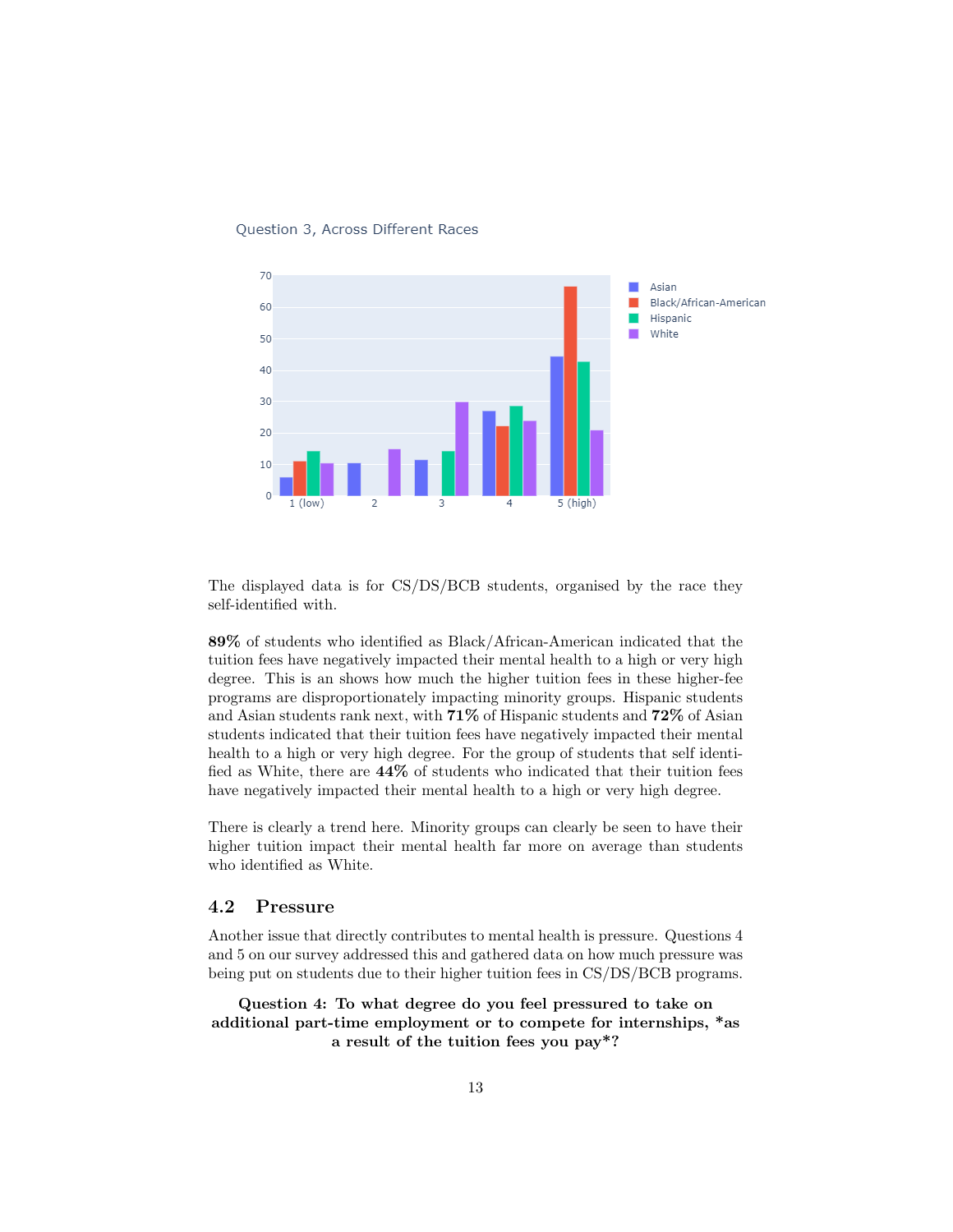

Question 4, Across Programs

The displayed data is for students in either CS/DS/BCB or other science programs at UofT.

81% of students in CS/DS/BCB indicated that they feel pressured to a high or very high degree to take on additional part-time employment or compete for internships for Question 4, which shows that there is pressure on more than  $\frac{4}{5}$ students in these programs to compete for job opportunities or seek part-time employment.

Contrast this to the 61% of students not in CS/DS/BCB who feel pressured. This means that 20% more students in these higher-fee programs feel the need to compete for additional employment than students in other programs.

This pressure takes a toll on the mental health of students especially in CS/DS/BCB and contributes to the cut-throat competitive nature of these programs that is so despised by students in these programs.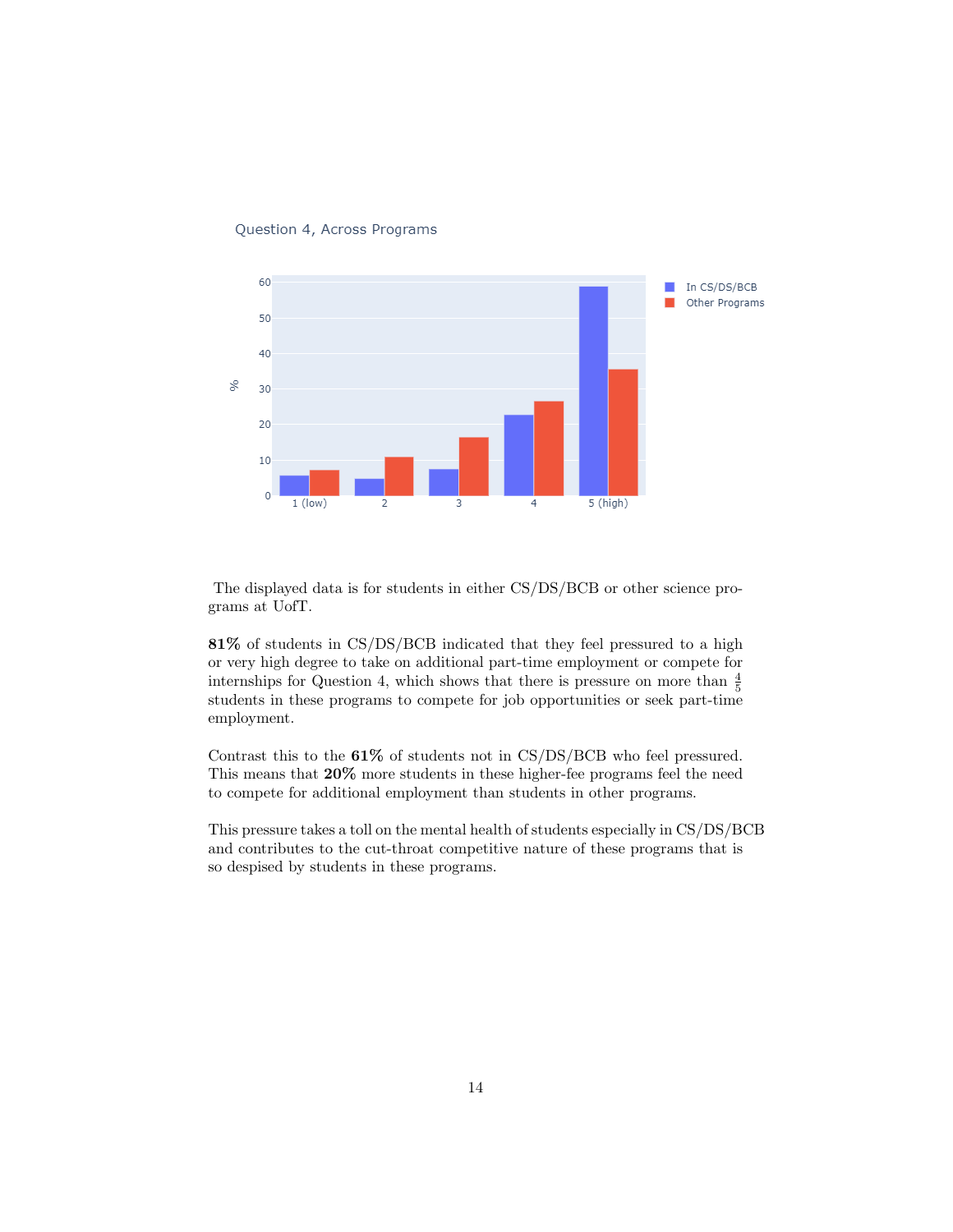



The displayed data is for students in CS/DS/BCB organised by the race they self-identified with.

Similar to the figure for mental health  $(Q3)$ , a very high proportion 88% of students who identified as Black/African-American indicated that they extremely feel pressured to take on additional part-time employment or compete for internships. This is very disproportionate, as all of the other groups of students didn't indicate so to nearly that rate. This again shows the inordinate impact the higher fees have on Black / African-American students. They feel extremely pressured to compete for jobs and this pressure on top of the pressures of doing well academically is a lot to bear and something the University should seek to address.

The next groups who feel the most pressure to seek external employement are Asian students  $(78\%)$  and Hispanic students  $(71\%)$ .  $67\%$  of students who identified as White felt similarly. Thus, across the board, regardless of race there is definitely a huge portion of students who feel this additional pressure which must definitely take a toll on their mental wellbeing.

Question 5: Please indicate how much this sentence applies to you: "I feel/felt greater pressure to compete for marks and jobs as a result of my tuition fees. "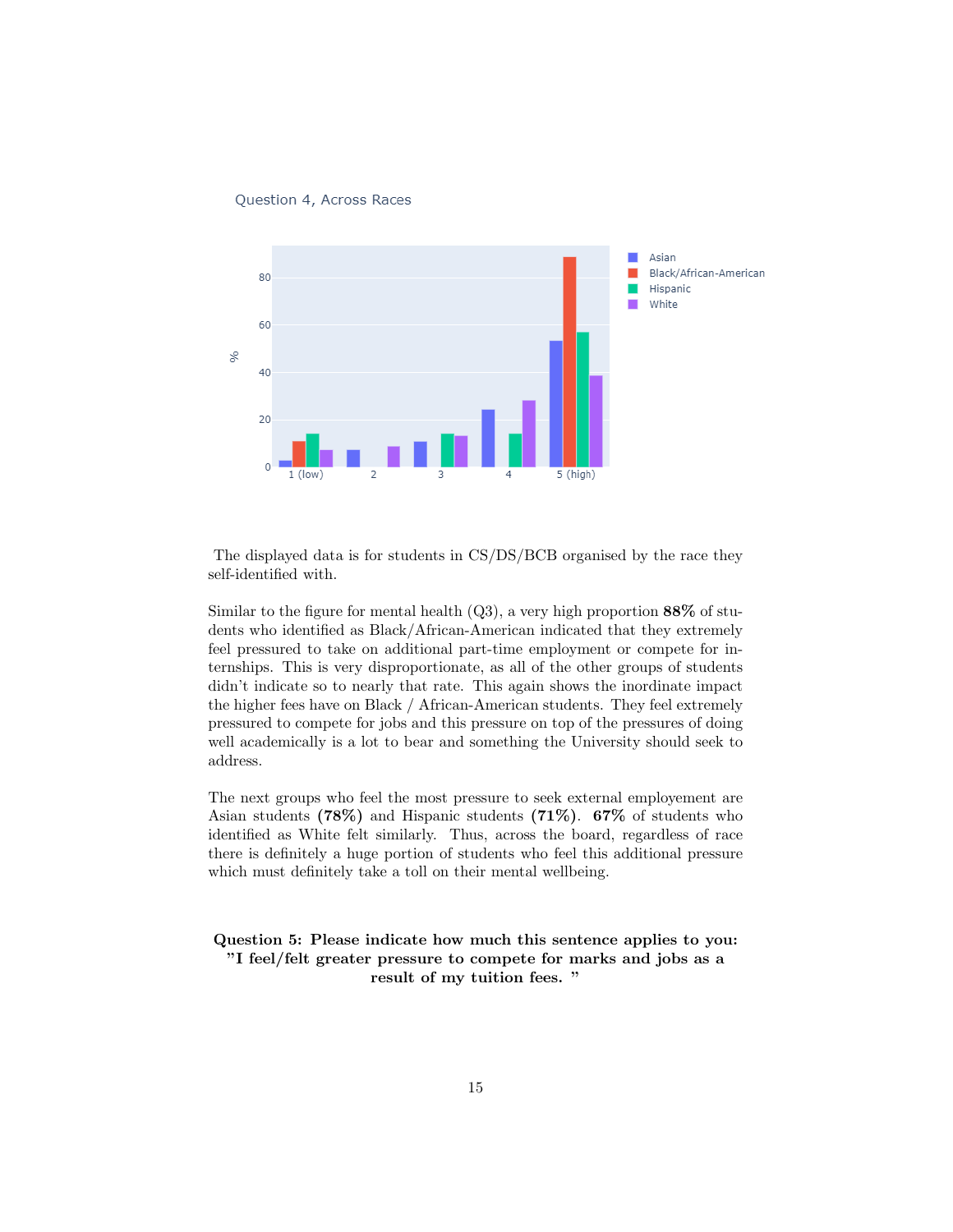

Question 5, Across Programs

The displayed data is for students in either CS/DS/BCB or other Science programs at UofT.

83% of students in CS/DS/BCB programs indicated the sentence strongly applied to them, showing the severe pressure their higher tuition fees place on them in competing for high marks or jobs. Contrast this to the 62% of students not in these other science programs who felt the same way. This means that 21% more students in the higher-fee programs felt this pressure than students in other programs showing a clear and obvious consequence of this tuition schema.

On top of all of the regular pressures faced by CS/DS/BCB students such as having to achieve certain marks to ensure they remain in the program, there are immense additional pressures directly due to their tuition fees as can be seen clearly by these survey results.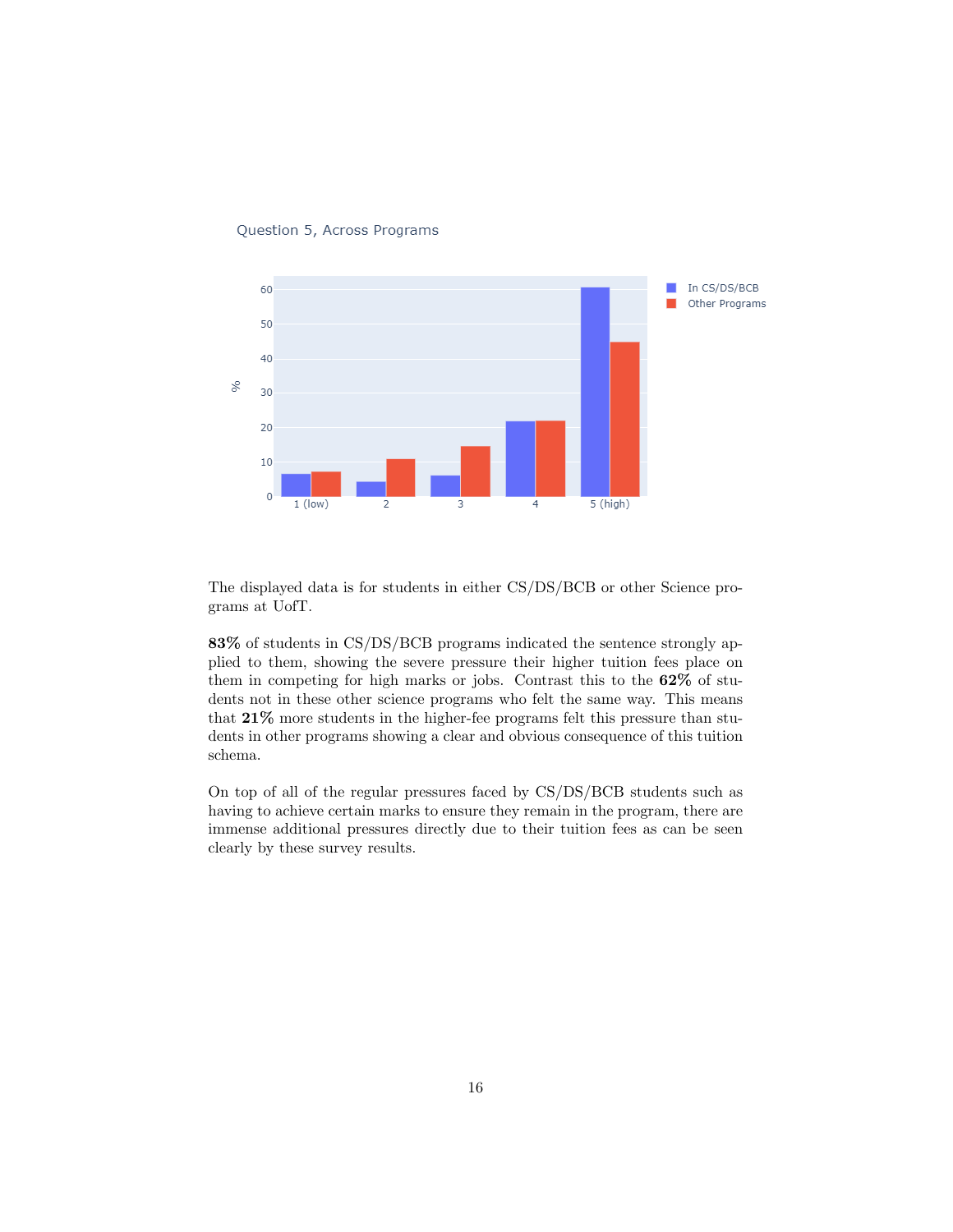

Question 5, Across Races

The displayed data is for students in CS/DS/BCB categorized by their selfidentified race.

Looking at this distribution we can clearly see that there is a greater impact of higher tuition fees on marginalised groups and how they feel pressure due to their fees to compete for marks and compete for jobs.

89% of students who identified as Black/African-American felt immense pressure to achieve high marks or compete for jobs due to their tuition fees (rating high or very high), followed very closely by the  $85\%$  of Latino students who also felt the same way. A very comparable 83% of Asian students also ranked this question 'high' or 'very high'. When more than 4 out of 5 students in each of these groups feel as though their higher tuition fees directly contribute to pressure to achieve high marks and compete for jobs, it is very evident that there is a problem with the system. 63% of White students also feel this additional pressure which is still a very high number of students.

Here are a few quotes from students on how their higher fees increase the pressure they feel to compete for internships, find additional employment or maintain a high GPA.

"It puts a lot of stress on my dad and on me because I have to do better academically, and also outperform others for an internship opportunity, which I've been unable to do so far. My brother is also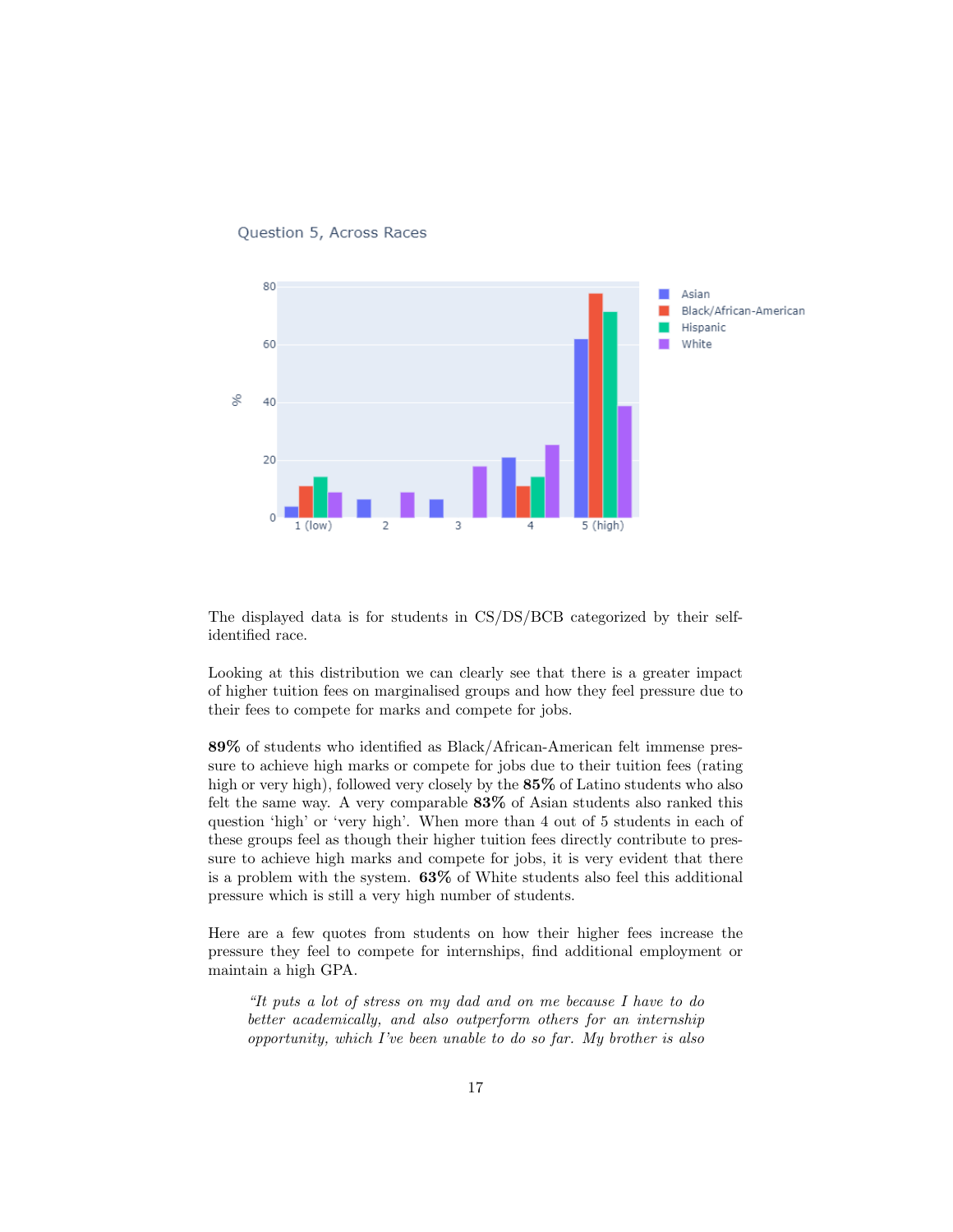in university (Trent), and so we have to pay extra. This high fees is leading me to do extra courses per semester so that I can graduate a semester early, and save \$30K CAD, since our finances are stretched thin. Therefore, I'm unable to actually thrive in any of my courses, because the deadlines just keep piling up, and only some professors give extensions. I have also really suffered from not being able to meet ANY of my friends, even before lockdown. It's a lot to handle, and I don't know how we've been handling it all this time, but I'm barely hanging on."

"It has bred unhealthily high stress over assignments and tests, and a more competitive and elitist atmosphere."

"I have to work a part time job, as well as full time to pay for my tuition. My summer's recently have been filled with working 40-80 a week to pay my tuition, I am paying for everything myself as a student. There is a lot of stress that comes from not having time to relax and to focus on money. I am also on student loans and that is always on the back of my mind. I just wish I had more time, I know there have been plenty of times where my job had conflicted with my lecture times, and time related to working on group projects and assignments."

"I've pretty much had to eliminate my social life. Social life  $=$  less time to study  $=$  higher chance to fail  $=$  need to pay to take course again. The fees are just too high to take that kind of risk. It's heavily affected the amount of time I can spend with my family. I've had to make decisions to ignore my family at times I wish I hadn't."

#### 4.3 Summary of Results

As shown in the gathered data, the higher tuition fees severely impacts the mental health of students in CS/DS/BCB programs. With high percentages of students feeling pressures to compete for marks and compete for internships, it is evident that this burden will only serve to worsen their mental well-being. Students face enough pressure from school as it is. It is concerning that over 80% of students regardless of race, student status, gender or economic background, feel as though the degree to which their extra fees impact their mental health is 'high' or 'very high'.

The data also shows that marginalised groups get 'hit harder' by their extra fees and the higher tuition fees impact the mental health of students in these groups even more.

International students already pay significantly higher tuition than domestic students. It is clear from the survey results that their mental health and well being is immensely impacted by their tuition fees (in rates much higher than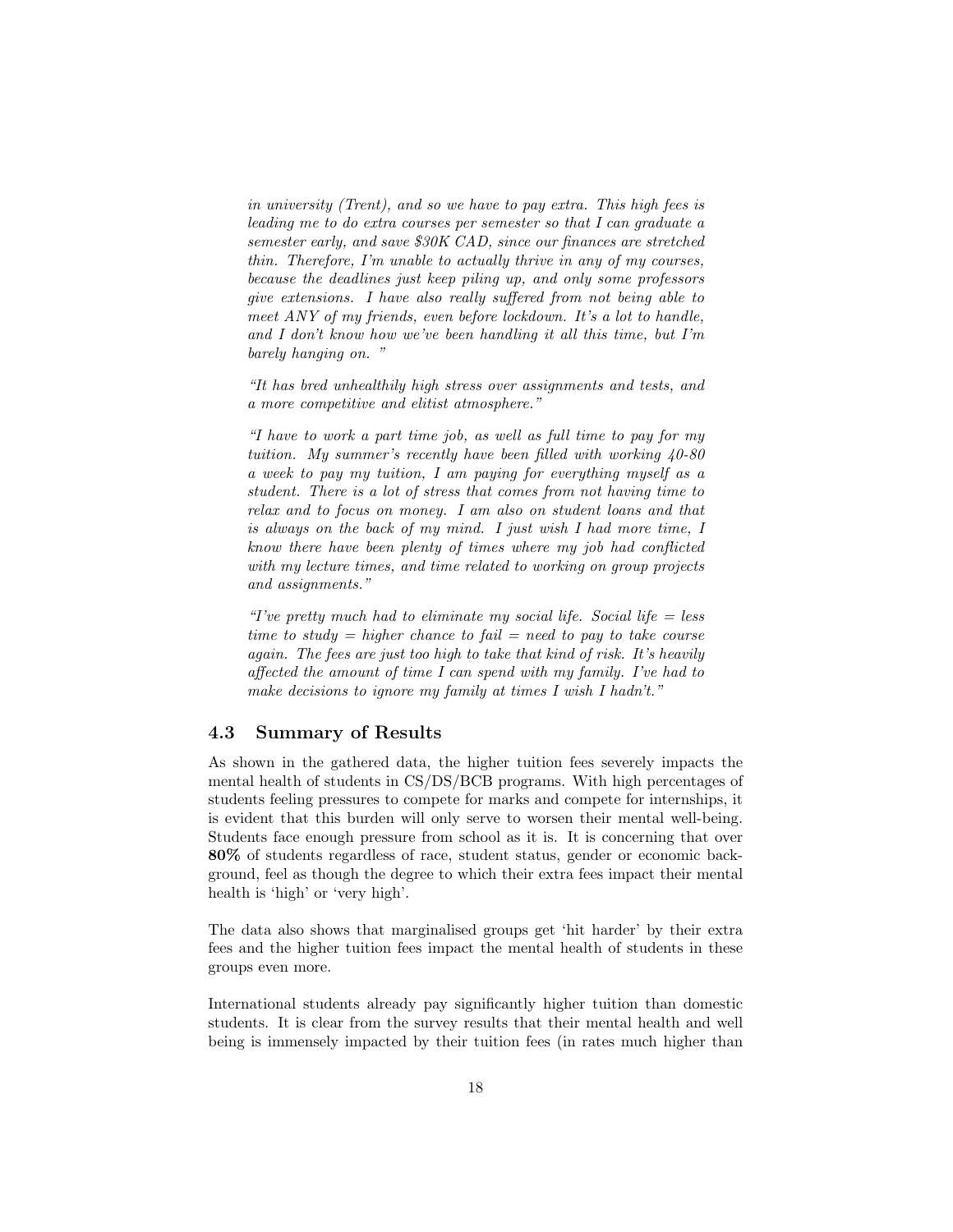even domestic students). On top of this international/domestic difference in fees, students in CS/DS/BCB programs also pay these additional fees. The stress placed on international students is evident, and should be adhered to as well.

## 5 Other Effects of Tuition on Students

Higher tuition fees is a constant worry to the overwhelming majority of students we surveyed. While their effects vary from situation to situation, there are common patterns in the student's responses.

The most common concern comes from students claiming to feel incredibly overwhelmed by the responsibility to perform imposed by parents given their high investments. Many students also mentioned that such constant worry escalated to cases of severe anxiety and depression.

While some students feel distressed about this uncomfortable situation, many are forced to halt their studies due to the high tuition fees. Here, we quote some of our surveyed candidates representing most of the struggles we hear from students.

"I currently work part time teaching students, and despite earning money in that way, I still feel pressured by tuition fees, and holidays feel like extra time for me to work. I often feel depressed and anxious about my future as a UofT student."

Students are often compelled to alter their career trajectory in different ways to account for their tuition payments.

"I am uncertain about my ability to continue in the program because of the high tuition, and it's difficult to plan for the future when I don't know if I can afford it.  $(...)$  This is also why I am considering PEY - I really don't want to lose an academic year but \$13,000/year needs to be paid somehow."

In many ways, the lack of financial support causes students to work extra hours and cut down ties with family members.

"Higher tuition fees is a constant reminder of the debt that I must repay, adding in more pressure to how I must perform in my courses. Higher tuition fees has significantly reduced spending in our family as we try to save as much as possible to make ends meet and reduce the amount in debt."

In some situations, even the decision to interrupt studies driven by lack of financial support adds to the guilt students have with regards of losing their parents money.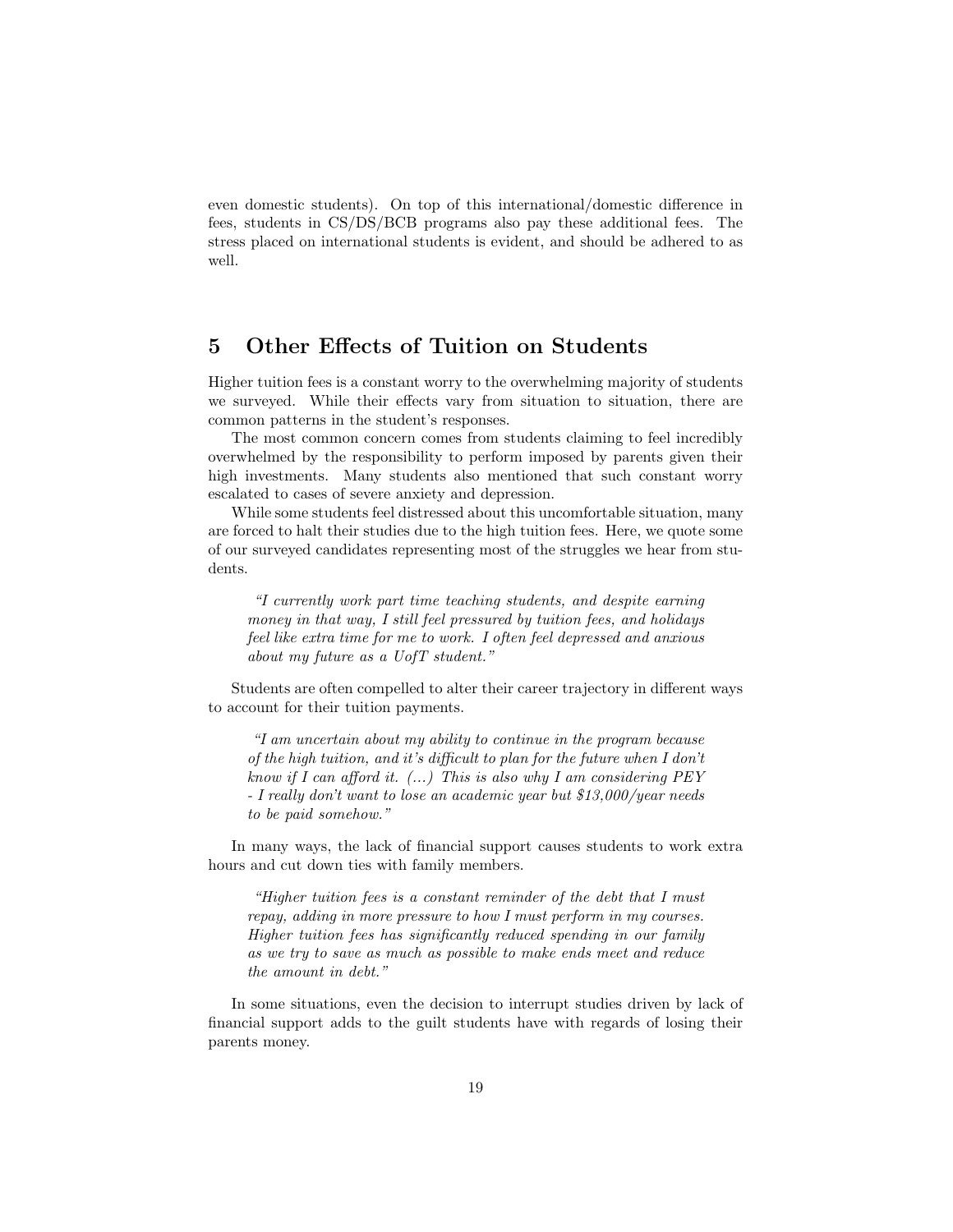"I feel incredibly guilty for having to cost my parents so much. Out of fear of going into debt, I have been too afraid to spend any of my money on myself at all. Finances are the first thing that cross my mind whenever I consider doing anything. I have been incredibly stressed and anxious and tried to focus on my studies above all so that I can maybe get an award. "

## 6 Conclusion

We set out to see how higher tuition fees in CS/DS/BCB programs affected students on an individual level. After analyzing this data, there are a few themes that are evident.

Firstly, the higher tuition causes accessibility issues for students. Nearly 31% of students not in CS/DS/BCB programs indicated that the higher tuition fees were an influential factor in their decision to not study the program they are passionate about. Close to half of the students in CS/DS/BCB programs also considered changing to a program with lower fees.

There is also a significant impact of the higher tuition fees on the mental health of students' in these programs. Whether it be financial pressure, family pressure or even pressure to not fail, there is a lot of stress placed on students on top of their difficult coursework.

In both themes, racially marginalized students appeared to be most significantly affected by the higher tuition in CS/BCB/DS.

All in all, the data shows that this tuition policy greatly impacts the quality of life and mental well being of students in CS/DS/BCB programs, and the equity of access to these programs. The University should act to alleviate these serious mental health and equity concerns caused by the higher fees in the Computer Science, Data Science, and Bioinformatics Program.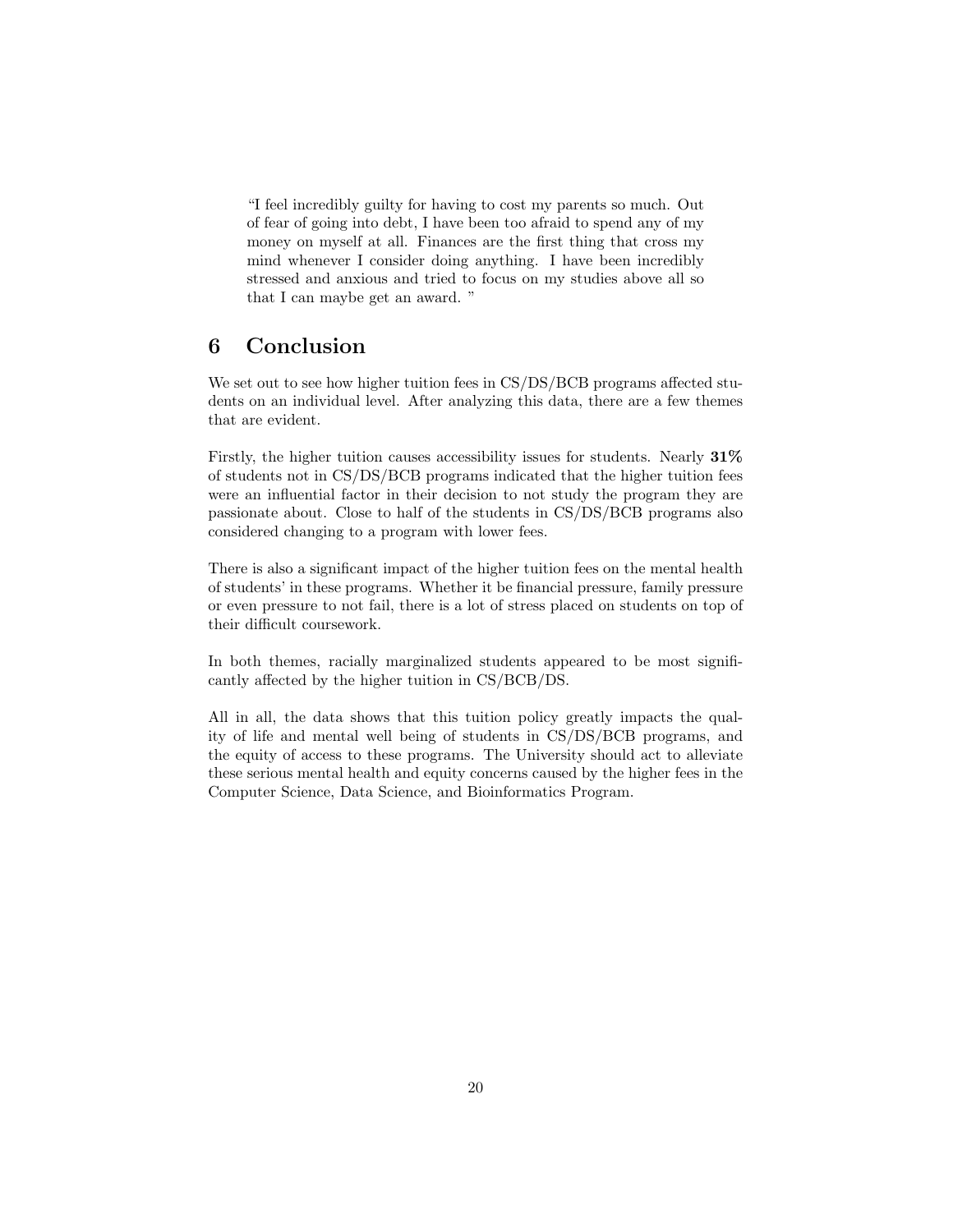# Appendices

## A Quotes on Mental Health and Pressure

- "I currently work part time teaching students, and despite earning money in that way, I still feel pressured by tuition fees, and holidays feel like extra time for me to work. I often feel depressed and anxious about my future as a UofT student."
- "There is huge financial pressure on me individually, despite the help from my father the fees are unreasonably high, and I have lost social life due to part time jobs and university study life."
- "Just look at the international tuition fee. If you don't get a panic attack for not living up to what your family has invested into you, I don't know what will."
- "It puts a lot of stress on my dad and on me because I have to do better academically, and also outperform others for an internship opportunity, which I've been unable to do so far. My brother is also in university (Trent), and so we have to pay extra. This high fees is leading me to do extra courses per semester so that I can graduate a semester early, and save \$30K CAD, since our finances are stretched thin. Therefore, I'm unable to actually thrive in any of my courses, because the deadlines just keep piling up, and only some professors give extensions. I have also really suffered from not being able to meet ANY of my friends, even before lockdown. It's a lot to handle, and I don't know how we've been handling it all this time, but I'm barely hanging on. Also, a lot of our plans have been put on hold, and I understand that it's normal for university, but it shouldn't be to this extent."
- "It has increased the amount of stress I have and added to the already competitive pressure of the program, it feels too much at a time."
- "I receive additional pressure from my family to find an internship or a job as well as achieve higher marks in my courses as a result of the high program fees. They expect me to pay part of my degree fees on my own. However, the job market and the courses are already very competitive so this causes me a lot of stress."
- "It's very stressful in combination with the high living costs in Toronto. I have to visit the food bank to get by, and that is with maxed out student loans."
- "I felt a stronger pressure to not fail/do poorly in my courses because I know so much money is going into my tuition fees, and I always don't want that to be a waste. This pressure has definitely affected my mental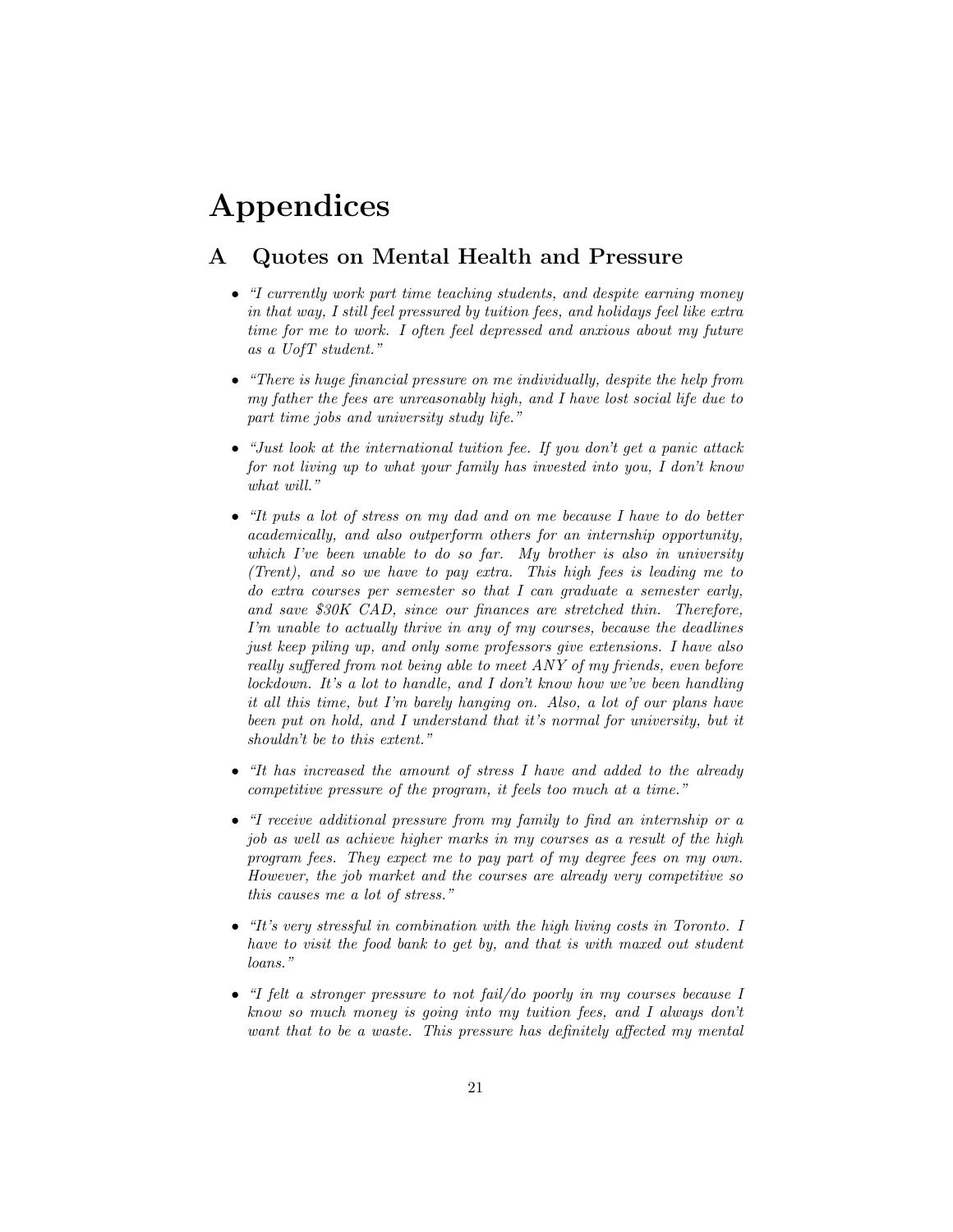health at times, especially when I am not doing as well as I would have hoped. "

- "When I think about repaying my student loans while also living on my parents' money, it makes me feel really bad when I fail at my studies. If I have to retake a course, I feel like I need to repay this by working part-time, or taking summer internships."
- "The immense burden that is the high tuition fees makes me take more courses than I can manage to avoid having to take an extra year I cannot afford, when I don't do well I panic because I need to be able to get a good internship or I might not be able to finish my program, the bad state of my mental health has made me seriously consider dropping out or reduce my course load but I feel too guilty for all the money I've already spent to be in this program. "
- "It has bred unhealthily high stress over assignments and tests, and a more competitive and elitist atmosphere."
- "My student debt is high, and I feel a lot of pressure to find a way pay it off quickly at all costs so I can remove that burden from my life. This, combined with the general academic pressure and poor pandemic learning conditions (bad value in terms of educational quality), and is putting a significant strain on my mental health."
- "I feel like the higher tuition fees give me more pressure to do well in school since my parents are paying more and I don't want to disappoint them or waste their money."
- "The already high competition for jobs and internships gives me a lot of stress."
- "The more my parents support my during school, the more stressful I am to find a good job, which makes me want to escape from the reality of competitive recruitment. "
- "Covid has had an impact on my family's health and income. My study permit requires me to be full time in order to obtain a work permit after school and therefore a gap year was out of the question. Online school doesn't make up for even 1% of the fees that I'm barely able to pay. I hope they realize the bad after taste they are leaving with their students. "
- "The pressure that I must perform well, is stressing me a lot"
- "There is a lot of pressure from both family and school to perform well in order to maintain the grades to stay within the program. I touch upon this a lot more in the following question's response."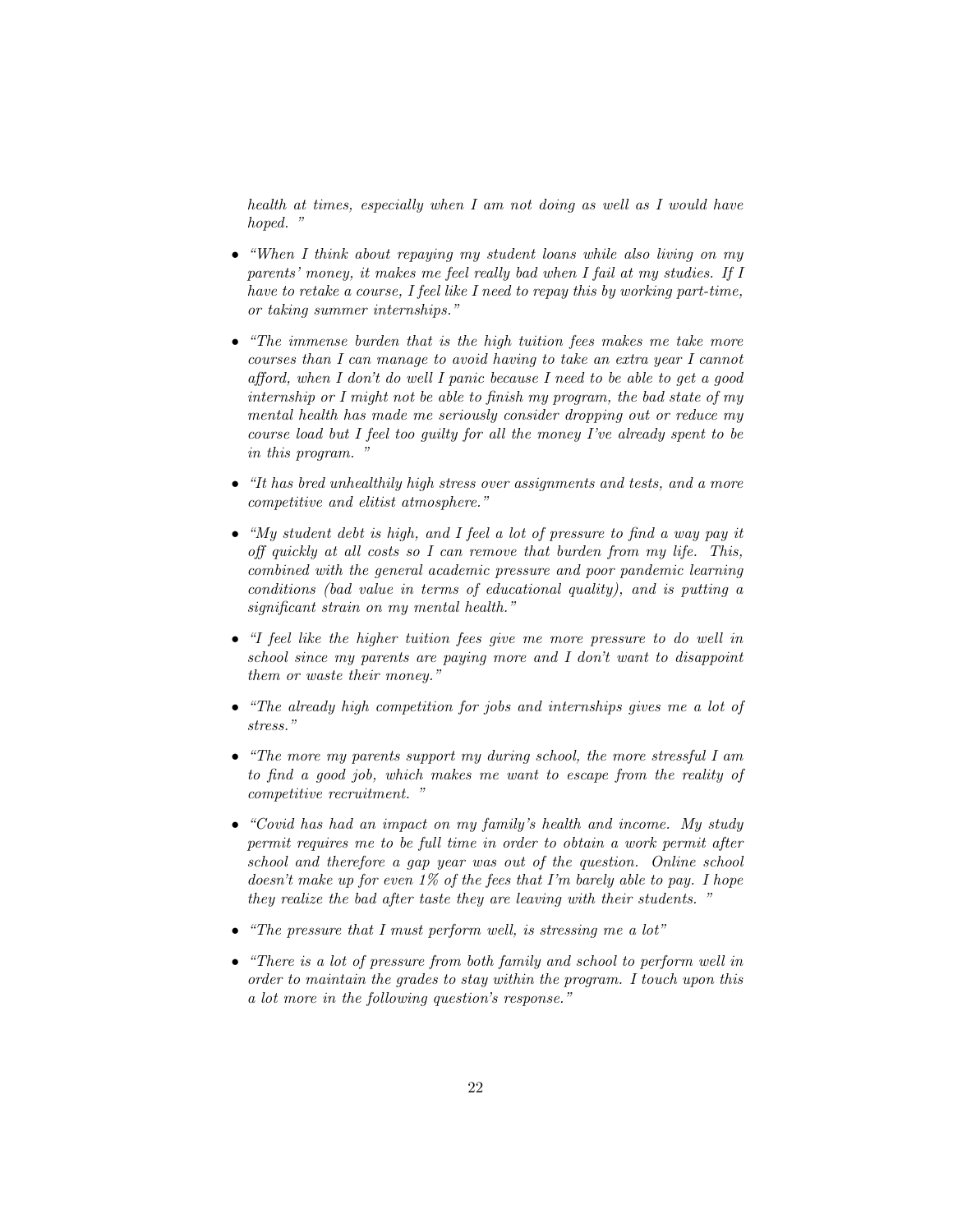- "There is a great deal of pressure, particularly what it does to me mentally and financially. At this point, having been in the program for even a year, there is a sunk cost effect going on where I can't just leave the program. After spending so much on just a couple years of tuition, there's so much pressure to continue because stopping would feel like losing more. One small decrease in a mark makes such a big impact, regardless of its actual effect; getting a slightly bad mark feels awful with this much pressure. In addition to the massive academic pressure and the mental health decline, I take so much time out of my day to focus on school that it's hard to manage relationships with family and friends."
- "If I did not get a 4.0, I'm stressed because I have paid so much tuition."
- "Every time I get a bad score, I would be very sorry for myself and my parents. And in order to save money, I have decided to take 6 credits of courses every year. That's not easy work."
- "As a CS student, we already have a lot of competition, so we have to perform our best in studies. But we also have one of the highest fees. Hence we also have to work part-time/fulltime jobs. A part time job is roughly 20 hours of work (that we are forced to do). It is tiring and the work life itself causes a lot of mental stress. And on top of that, we have to perform our best in school as well. When we have to pay more fees, it is an instinctive decision to want to successfully complete the degree with an outstanding GPA. All this put together very negatively impacts mental health of Computer Science, Data Science and Bioinformatics students."
- "Mostly stress from needing to not only hit a certain grade each semester, but also ensure I take a certain number of courses each semester so I don't prolong my degree and end up paying more over time."
- "I've pretty much had to eliminate my social life. Social life  $=$  less time to  $study = higher chance to fail = need to pay to take course again. The fees$ are just to high to take that kind of risk. It's heavily affected the amount of time I can spend with my family. I've had to make decisions to ignore my family at times I wish I hadn't"
- "High tuition fees make me feel that I need to work harder to justify being in the program, and this burns me out."
- "The high fees limit the amount of extracurricular and social activities I can do."
- "First, I have to worry about getting a job to set off at least some of the tuition. Also, I feel stressed whenever I'm underperforming because I am always thinking about how I'm spending too much on tuition that underperforming feels like it isn't an option or I'll be wasting all my money. Moreover, I am constantly worried about whether or not I'll be able to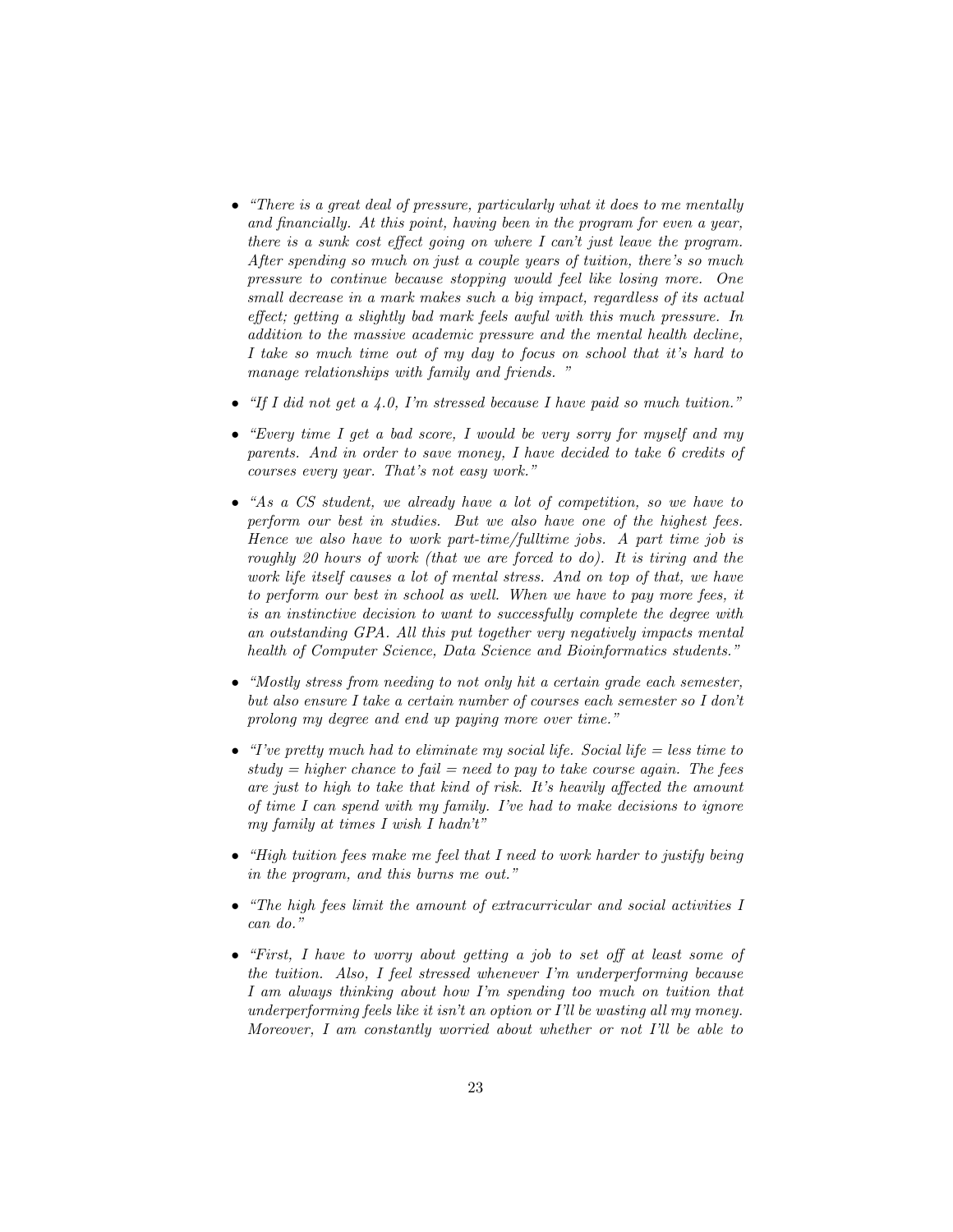continue at university because I do not even know if I'll be able to pay the tuition of next semester."

- "I'm stressful because I have to do really well in courses and the cost of not doing well and taking them again is too high for me."
- "It makes me feel guilty that I am not working hard enough in my courses for the amount paid by my parents which negatively affects my performance as well"
- "Higher tuition fees have a great negative impact on my mental health, one that is sustained over the entire time I am in school, and pressures me to choose between necessary steps toward managing my mental health, and paying the tuition. "
- "University already comes with great pressure to find work immediately after leaving to pay off debt as well as to just survive. But to work part time, and be in 5 courses, or even  $6$  a semester to save money/pay off tuition has a ripple effect on all parts of life. It takes time away from hobbies that can help destress, mind you destress from the financially precarious position the tuition puts you in. As well as isolating you from peers as you all strive to out compete each other in grades, in work, in anything that might give you an edge later on. This creates a very precarious situation only amplified by outside of school stresses like family life, health, housing, and more."
- "It puts a lot of pressure on me, and makes me feel stressed out if I can't find an internship or job."
- "It sucks, first computer science is already super taxing, the amount of work you do is crazy. Then added on the fact that you are paying so much money, just to suffer, while other people in other unis or programs are paying much less, and they dont suffer as much either, makes you wonder why the heck i signed up for this in the first place."
- "I feel a huge burden to succeed and do well in my studies, else the money would be wasted. Plus i feel guilty because the money is not mine, its my parents. Therefore it really does push myself to find a job and get my own income, to make it seem less worse. Plus I dont feel comfortable sharing my tuition fees with friends."
- "It is not worth to be in a such competitive environment with such high tuition fees on the back. Competition is good, but does not work well when paying too much tuition fees."
- "Higher tuition fees seem to make getting  $\angle 4.0$  more of a necessary and must-do thing which is not healthy."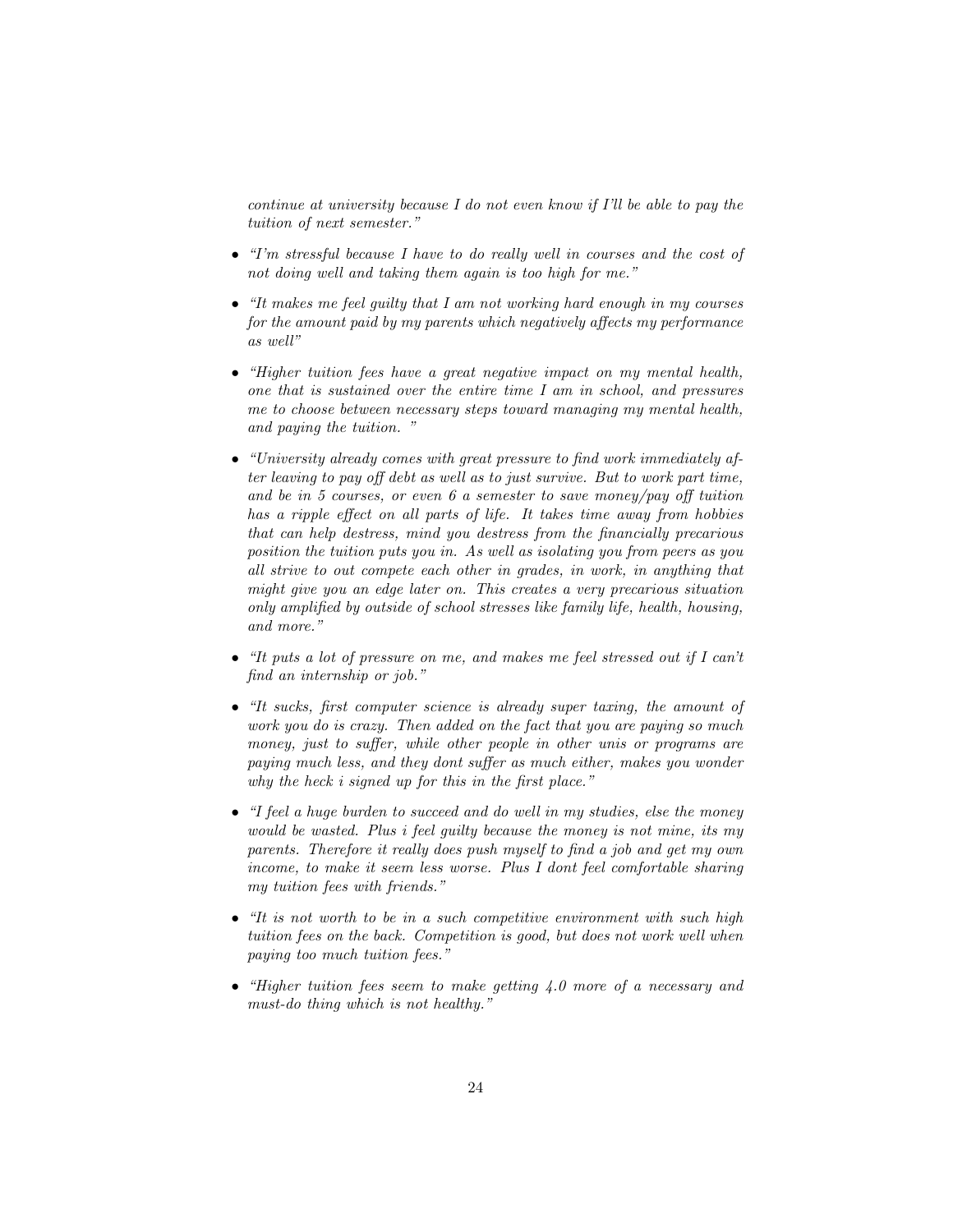- "As an international student, there's more pressure to excel since there's quite a great price paid literally to get to attend university. We don't have as much leeway to take things easy; we can't usually get a lower course load or slack off at any point."
- "You begin to lose yourself trying to keep food on the table while trying to learn so much, making it twice as hard to develop a professional network and maintain friendships."
- "It makes me deter students from attending u of t for computer science. It makes me stressed and constantly concerned."
- "Feeling like not putting all effort and doing well would be a disregard and waste of my parents' effort. A minute of unfocusing can be seen as a countable waste. Worrying about when I can recompense. "
- "I'm taking 6 courses this term just to avoid taking class in summer and paying extra fee."
- "Anytime I don't meet my expectations, I am pressured into thinking I am just gonna have to quit."
- "I feel extremely pressured in that I have to achieve high grades to make my degree "worth the money" and also that I have to find an internship while in school, and a job right after graduation."
- "They push me to study more seriously, but it's very stressful. And I think this is a common sentiment among CS students."
- "When I struggled with classes or finding an internship, my mind would immediately make the situation worse by reminding me that the fees I'm paying are very high and that I should be doing better, otherwise I'm paying these fees for nothing. "
- $\bullet$  "I don't understand that the school raised tuition fees during the epidemic, because the epidemic has affected the income of many families. My parents were under a lot of pressure so I was under a lot of stress. I have no choice but to pay such a high tuition fee"
- "Because of higher tuition, if I do poorly in any course, it gives me a lot if anxiety because retaking it means I have to stay in university and pay more for my already expensive education."
- "Since U of T charges students the same price whether they are taking  $\lambda$ , 5 or 6 courses, I have spent most semesters taking 5 courses, even though I find this to be a heavy course load. As I am scheduled to graduate this year, I am looking back on my years at U of T and realizing that I didn't have much of a life outside of school. I did a couple of extracurricular sports but I didn't make friends from that, and I never joined any clubs at U of T. I would say that this was primarily caused by my lack of free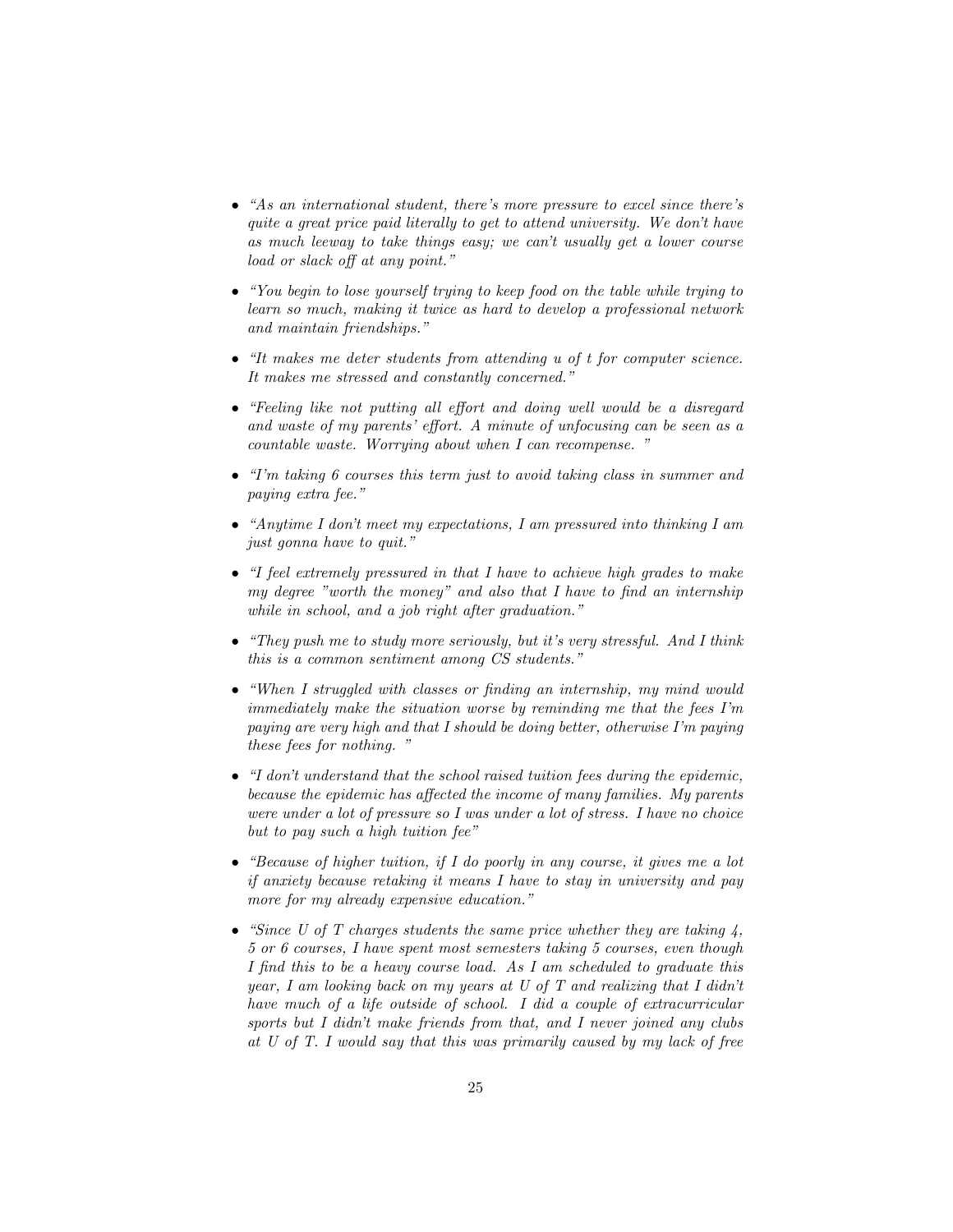time, as I would spend nearly all of my time attending lectures, working on assignments or commuting to and from school. I feel that this contributed negatively towards my mental health, as I didn't have a good balance between school and my life outside of school. If tuition had been cheaper, then I likely would have considered taking an extra year and doing four courses per semester. However, given the expensive price that computer science students need to pay each year, I didn't feel that it would have been wise for me to pay for an extra year of tuition, which would have been necessary if I had done 4 courses each semester. So I decided to take 5 courses most semesters throughout my undergrad, with a lower mental health and a reduced enjoyment of school."

- "I feel very aware of the gap in tuition between myself and other Arts Science students, and that leads to a feeling of obligation to achieve more as justification for getting my dollar's worth of my parents' money, which is the main funding source of my degree (as well as student loans). Of course this leads to a sense of despair when I inevitably fail to reach some of the goals I set for myself. Achievements don't feel like something I should celebrate, they feel like a must, and yet failure is felt with crushing despair that I am squandering this privilege of education. "
- "Only mental aspect is the usual effect of sleep deprivation and possible caffeine OD."
- "feeling extremely stressed about my marks, so that experience anxiety and panic attacks"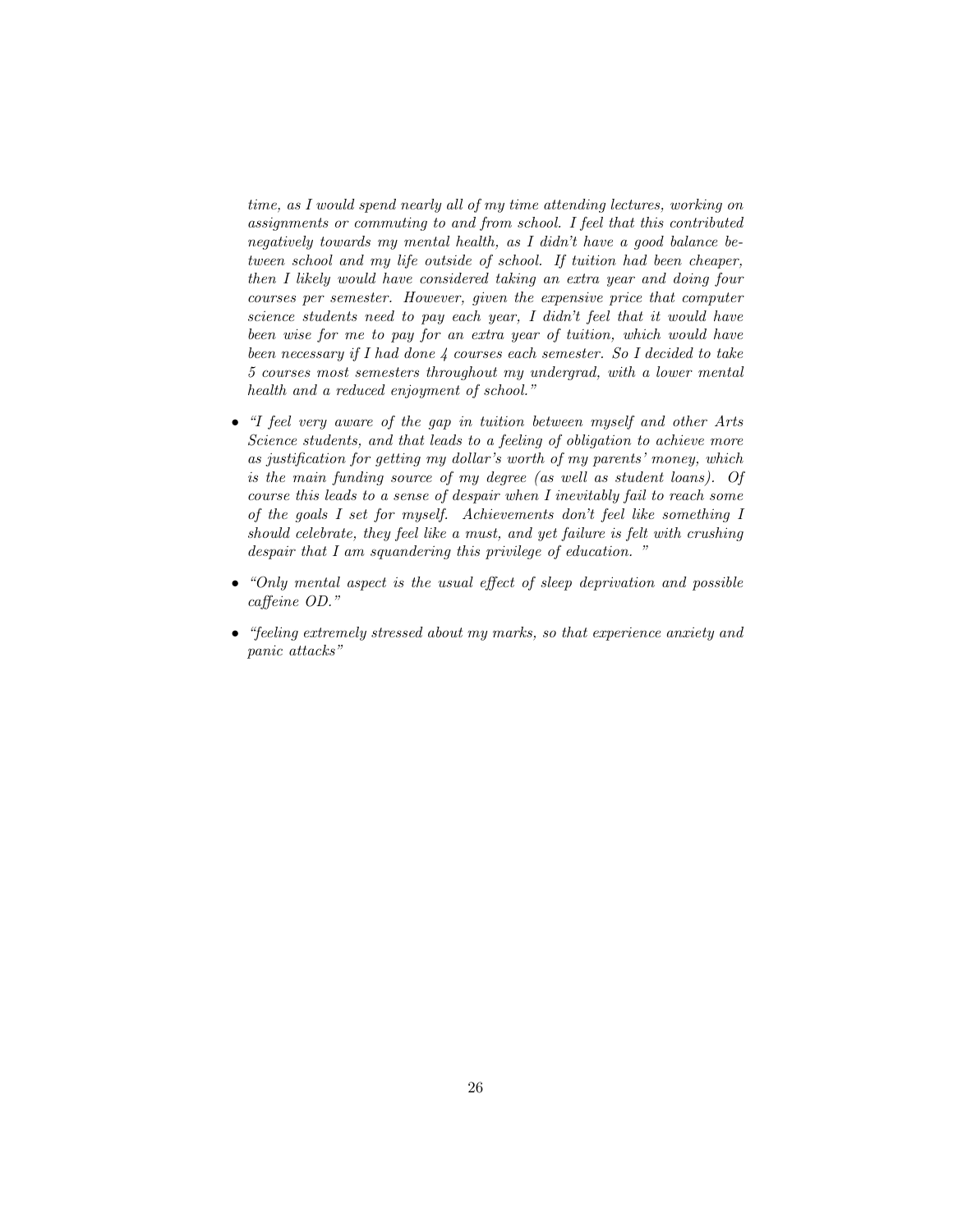## B Quotes on Accessibility or Choosing Other Programs

- "Originally when I entered U of T, I didn't plan on even entering CS, and so entered based on the fact that I would pay the regular U of T tuition. However, I discovered in my first year that CS was my true passion only to find out that my tuition fees would nearly double as a result of switching to it. This caused me to seriously doubt my decision to switch despite knowing it was what I really wanted to do. I ended up still going into CS in the end because I knew it would kill me to have to sit by and do something else while my true path that I wanted to follow lay inches away, but it's caused a large financial burden for me, and so I've been quite stressed recently especially given the current economy that I have to be able to find a well paying internship for essentially every year to be able to graduate without an outrageous amount of debt at the end of my degree. I'm worried about having to maintain my mental health through all this among all other stressors that come with online school, so I truly hope that this part of the CS program can be changed."
- "I am uncertain about my ability to continue in the program because of the high tuition, and it's difficult to plan for the future when I don't know if I can afford it. The added pressure of working full time while studying part time causes a lot of stress. "
- "I only study part time because I can't afford full time tuition, while continuing to work in a field which I'm not interested in. Because of this, it's also hard to work on any side projects because I'm working most of the time. (I can't get OSAP as I already have an old outstanding loan that went into phase 2 of repayment assistance - I'm currently doing a second degree. There are a lot of programs available for students who can't afford tuition, but most of them aren't available to me because I'm not eligible for OSAP.) I think it's assumed that a lot of students live rent-free during the pandemic, but as an older student I have to pay rent as well. Due to these financial pressures, I most likely have to delay my studies. "
- "The first thing that came to mind when COVID quarantine started was how many shifts I could manage to get now that the mall where I work at is on lockdown. As we were and currently are only accepting delivery orders, less personnel are needed in store and thus less and shorter shifts. I've been stressing about how my paychecks have been smaller than my spendings as now I only manage to get 1-2 days of  $\lambda$  hour shifts a week. I'm starting to worry that I'm now dipping into the money that I had saved up since I started my part-time job in First year, making it harder to pay off my debt when I graduate. I've also never dropped a course despite how much I hated it and how badly I was doing as I do not want to be in school any longer than I need to (more time in school  $=$  more debt)"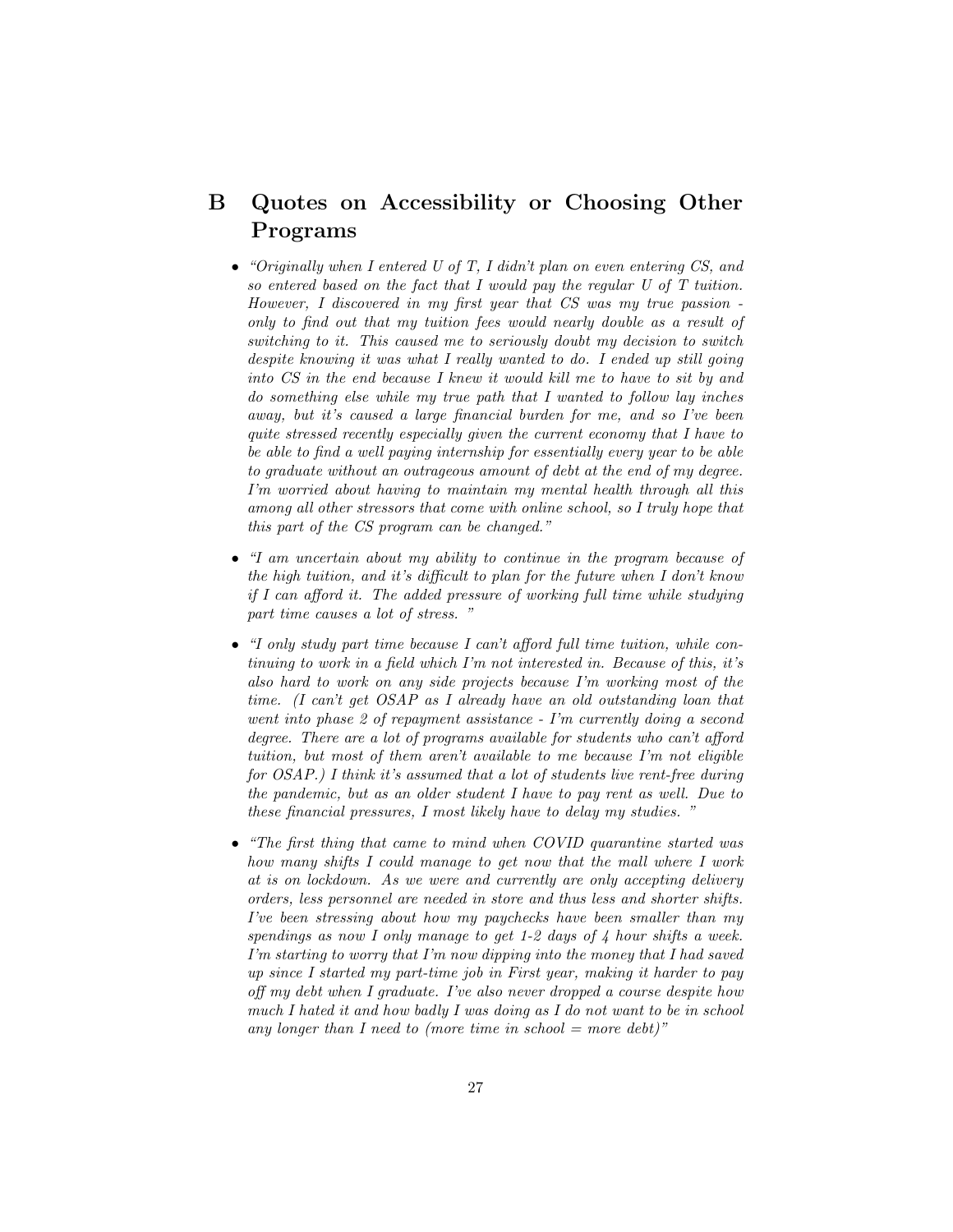- "It's basically every average kid's situation, the dilemma of not wasting the money and risking our GPA to stay in a course without knowing the grades which are always released after the last day to drop classes, or choosing to save the GPA but suffering from the loss \$\$\$"
- "I frequently question myself if the program is worth the fees and if I make the right choice to be in the program"
- "Computer Science students have to pay a lot higher than other degrees, and the degree is extremely expensive for international students. To top it off, I feel like studying in India, so far away from UofT, definitely feels like I am "wasting" money on tuition fees. I have to study all by myself and there is very little scope for experimentation. The high fees pressurises me to study and do well and has definitely taken a toll on my mental health. I do not get to enjoy what I'm studying. Studying CS right now is more of completing assignments instead of experimentation of interests. "
- ""I still have yet to apply for PoST however, the decision to pursue CS and Bioinformatics was a bit of a stretch at first. I originally intended on studying Engineering at another institution but due to other reasonings, including higher fees, I had to settle for Life Sciences at UofT. By all means, I was glad to hear about being able to do a BCB Specialist and CS major however, when I heard about the higher tuition fees, I had to sit with my parents as to whether this would be a realistic option financially wise. As someone who wants to pursue Biomedical Engineering in grad school, I wanted an advantage in my learning to get familiar with CS and the medical side of thing. However, these deregulated fees may hinder my option, however, it is still yet to be decided whether or not I will get in to the program. If I do, the extra tuition will be an extra burden.""
- "As a student who is interested in Bioinformatics and Computer Science, but not completely certain about future career paths, the higher tuition fees have made me feel more pressured to make a decision to graduate with the program or decide to switch out as soon as possible. I also feel more pressured to be "successful" after I graduate as the higher tuition fees suggest a higher standard for CS-related program graduates. "
- "I feel pressured and often lose interest in pursuing my dreams. I feel the burden of higher fees will greatly affect my future career and my mental health."
- "higher tuition fees have made me have to take extra shifts at work, which means less time to dedicate to school, and this greater stress."
- "Higher tuition fees is a constant reminder of the debt that I must repay, adding in more pressure to how I must perform in my courses."
- "I originally came to UofT for Rotman Commerce and decided to change my program of study after my first year. I knew I wanted to try to get into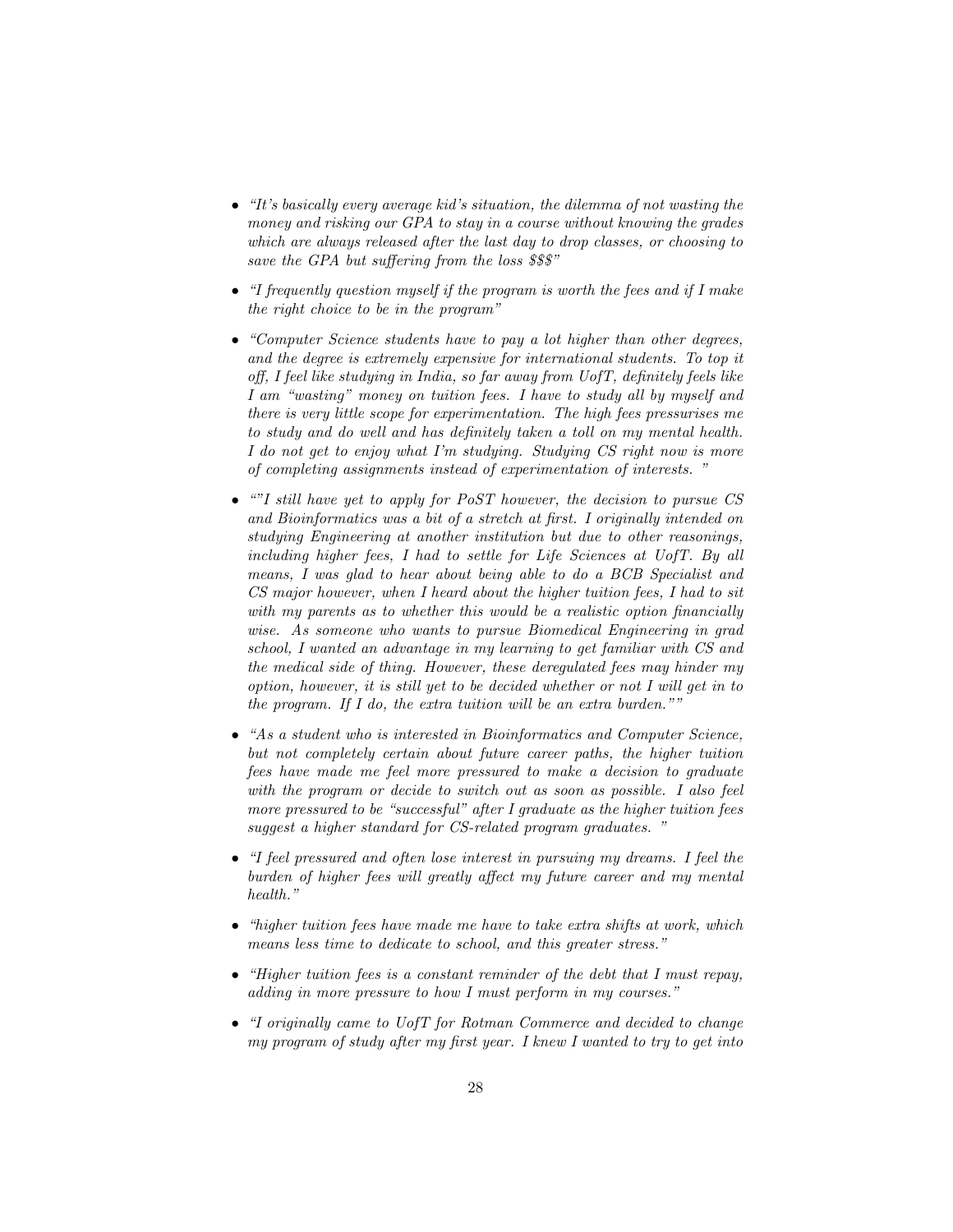CS but knew it would be competitive, so I went into general AS studying human/urban geography and geographic information systems as a backup in case 148 and 165 didn't pan out. In a way, they did as I finally received an invitation into the CS Major program in 2020 but that was after my 4th year at the University. What hit me hard and really reconsider whether I wanted to continue to pursue my interests was when I suddenly found out I had to pay \$15k+ upfront in order to enroll in any courses at all due to "retroactive fees". An email response from the school told me that the idea behind these retroactive fees is to ensure that everyone who comes out with a CS degree is paying roughly the same amount. The idea sound ok to me, but why should I be paying over \$10k a year for previous academic sessions where I was just in general arts and science studying geography? With this method and provided I finish my major with no other unforeseen circumstances, I absolutely will not have paid "roughly the same amount" as my peers. Ever since the day I casually opened ACORN in the summer and found out I owed \$15k within a matter of days, I have found myself under significant pressure and stress regarding my financial status and academic performance. Even then, I acknowledge that I am of enough privilege to be able to cough up this sum of money with the help of my parents. I could only imagine how much more stressful and difficult this would be on those with less financial flexibility."

- "I joined as a second degree student and at the time I was planning on quitting my full-time job so that I can focus on my studies. However, after finding out about the increased tuition fees for CS, I realized that I didn't have enough money saved to support myself and my family during my studies so I continued working full-time while also studying full-time for my first year. It was a nightmare. I don't think I've ever been more stressed in my whole life. But I managed to get through it and finally save enough to quit my job. I don't think it's fair for CS students to have this extra financial burden, and its associated mental health/social life/professional development challenges. I hope future CS students will have to pay the same tuition as other Arts Science students."
- "It affects my performance negatively, it puts apt of burden on my parents and me. It makes me consider other programs or even switching universities"
- "I was formerly in BCB specialist but dropped out due to higher fees and being financially pressured to be able to continue on in the program. I ended up dropping down to cs minor and mgy specialist which is regular tuition fees as a domestic student"
- "I've been plagued by indecision since deciding on the program. As a first year I haven't committed yet, so almost every other night I get anxious about my future finances, pull up the academic calendar, look at other programs - any other deregulated program - to see if I think I'd enjoy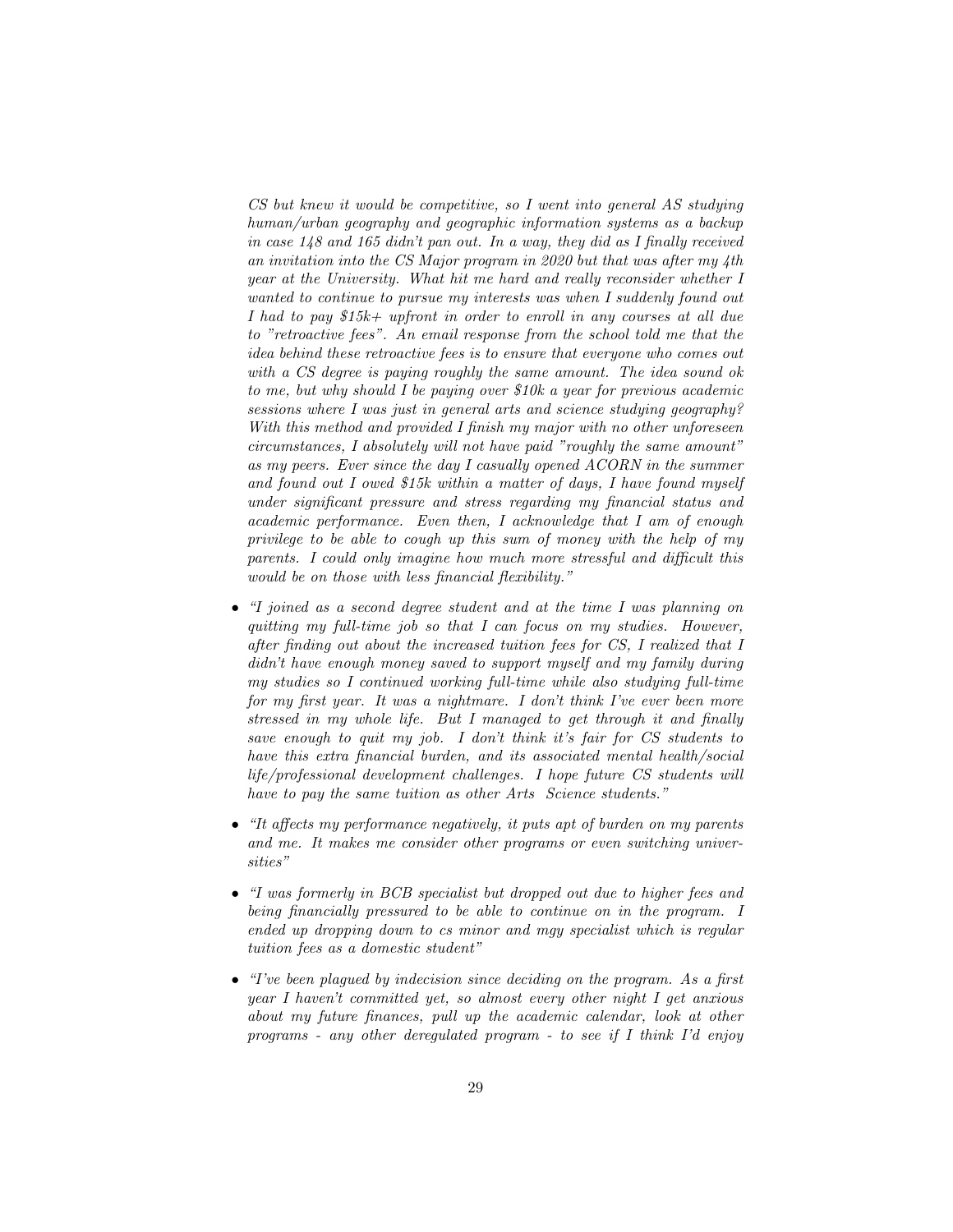them instead, and I try to rewrite my schedule to take it instead. I've reviewed the options countless times, and I'm fully decided on CSC and BCB rationally, but I still feel anxious about it and feel pressured to find another option."

- "There is a certain amount of pressure that comes along with having higher tuition. Having to pick jobs on the prospect of salary instead of interest is a hard internal conflict I have to struggle with which affects my mental health. "
- "My family, we paid an extremely high tuition fees, send me to study in Canada. If I did not get into computer science program, or I graduate with a poor GPA, and could not find a decent job or get into graduate school. it wastes the intention of coming here. It wastes my parents money. "
- "The higher tuition has made me focus on joining the industry as a software engineer, through summer internships and PEY. This is not optimal for me because my long term goals do not lie in the industry, as I would like to focus on research and take classes over the summer."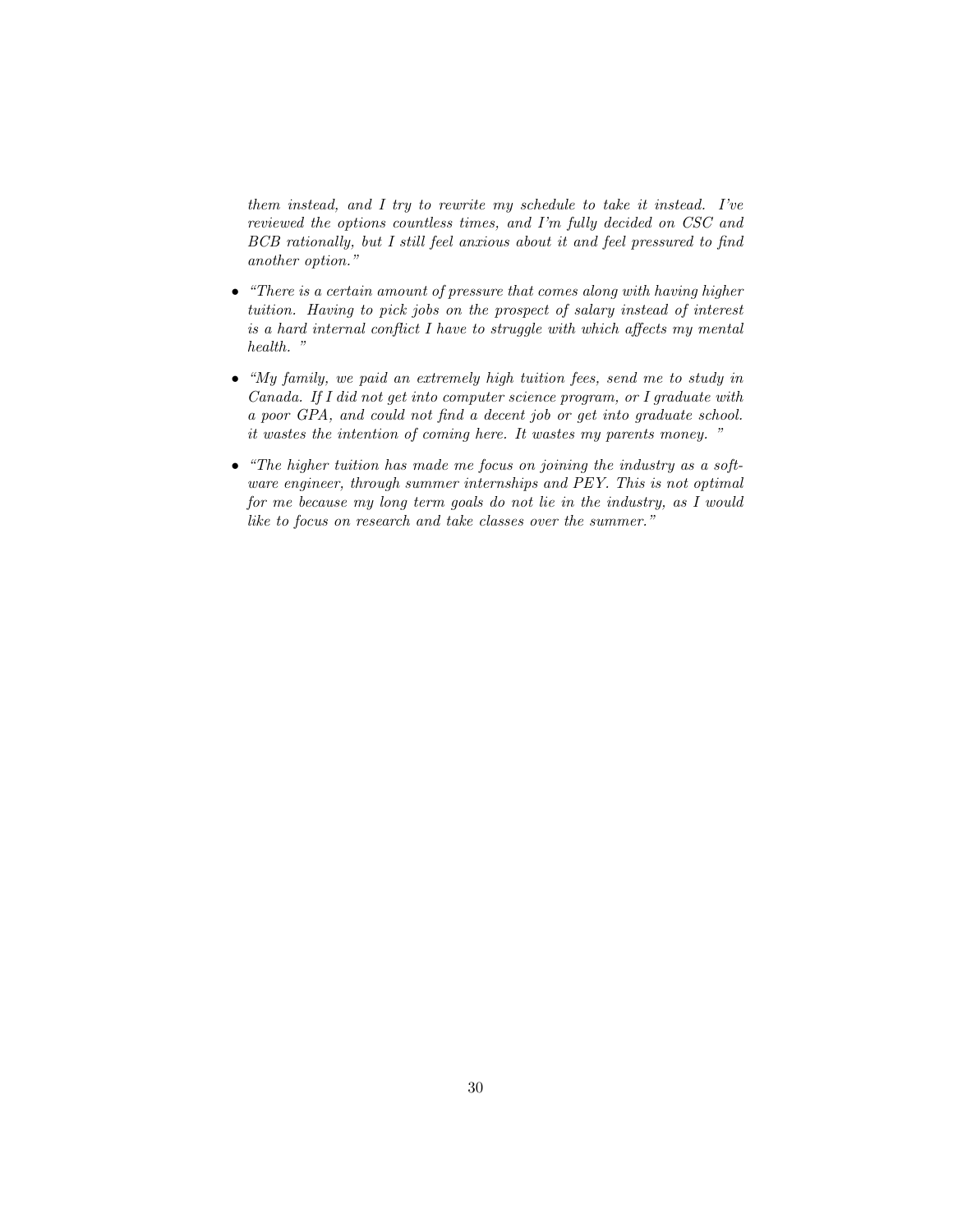## C Quotes on Financial/Family Pressure

- "Constant pressure to make up for the higher tuition fees by finding a part-time job or compete for a summer internship."
- "Did not account for higher fees for computer science because I expected to have the same fees as everyone else. Now I have to cut down on expenses as I don't have enough money to pay for my fourth year. Might have to take a gap year and earn money for my fourth year."
- "I feel pressured to end my studies fast and when I don't i feel like i'm adding to family debt and it doesn't feel nice to be wasting 46000 dollars for university.
- "Having to pay for higher tuition fee means having to do part time jobs and it affects my studying and being unable to extracurricular stuff is not nice."
- "I currently have to balance a part time job with my full time studies, which has put quite a strain on me mentally and physically. This would have been even worse had I not saved money on residence this year due to the current global situation."
- "It feels like failure is even worse when there is 60k dollars on the line each year. I feel as if taking another year is not even reasonable with the financial strain it causes on my family. I could never force my family to suffer just to make school easier for me, so I have to deal with a full load of classes each year no matter the strain on my sanity."
- ""Because of the higher tuition fees, I put a higher priority on financial compensation when considering internships. This means that the workplace environment becomes a less important factor, and I'm inclined to accept a position even if the company has a known reputation for unethical practices (ex. frequent unpaid overtime). I also feel guilty if I spend a lot of time on things other than studying, because I feel like I'm not ""making the most"" of my very expensive degree. This negatively affects my social life, and thus also my mental health.""
- "I have to work a part time job, as well as full time to pay for my tuition. My summer's recently have been filled with working 40-80 a week to pay my tuition, I am paying for everything myself as a student. There is a lot of stress that comes from not having time to relax and to focus on money. I am also on student loans and that is always on the back of my mind. I just wish I had more time, I know there have been plenty of times where my job had conflicted with my lecture times, and time related to working on group projects and assignments."
- "The tuition fee has definitely affected my family's financial situation. "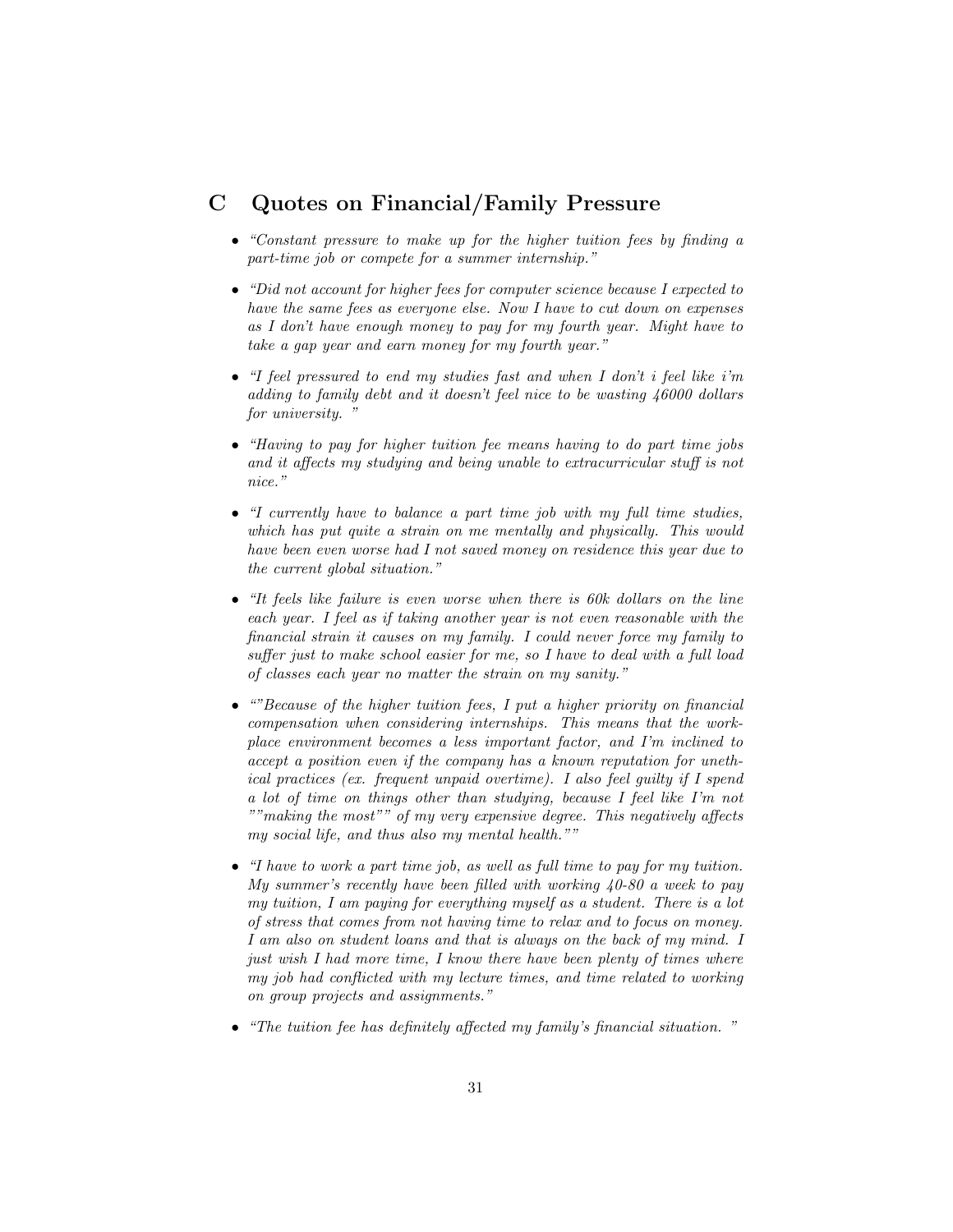- "Additional financial stress and the mental burden of how much I owe in student loans"
- "I have an extreme amount of anxiety about not being able to find a well paying job with my degree"
- "There is an added pressure to get a job with competitive salaries in the future (which is what the higher fees insinuates). This dry internship season has made things worse, where I'm questioning my self worth and future ability to get a job with a high paying salary right out of college."
- "As an international student, my parents are only allowed to transfer me a curtain amount each year, where there are barely enough left only for my rent after tuition. I have always struggled between school work and part time job so that I don't have to ask my parents for money. Also CS always has such heavy workloads that my schedule is never easy. The high tuition has also made me give up on applying for Masters, because I don't want my parents to pour so much money on me."
- $\bullet$  ""Firstly, as an international student, the fees I have to pay is eve higher than normal. I was only able to study this year as I received a scholarship, so I need a job to ensure that I can pay my living expenses and educational expenses such as a laptop as well. Furthermore, as I'm in the computer science stream the work is very stressful in order to get a high grade so that I can enter POSt, and so this doesn't give me enough time to find a job, which makes balancing expenses difficult. Secondly, with the extra pressure to get good grades to enter POSt, I have virtually no time to socialize or participate in extracurricular activities or professional development, as I only study and sleep mostly.""
- "With every course I do poorly in, I need to evaluate whether I let it tank my GPA or if I can afford the extra thousands of dollars to retake it as an international student. My family is lower middle class, so every course I retake means less they have for retirement or less my siblings have for their future scholarship."
- ""There is significant financial pressure to do well, as an international student I need to pay a ridiculous \$5k to retake a course if I fail. Failing four courses would put me on a new full course load of \$35k or so which is insane. That's two entire years of domestic tuition for four courses. When Canadian families struggle with even that, there is no chance of success for immigrants. The further pressure to do well means a large sacrifice in anything except for schoolwork which stunts growth and leaves students at UofT less competitive than their peers who can pursue more projects, attend more hackathons, and pursue outside research, all to bolster their resumes and CVs.""
- "Financial pressure is a big one. Applying for jobs / part time work takes time away from studying. "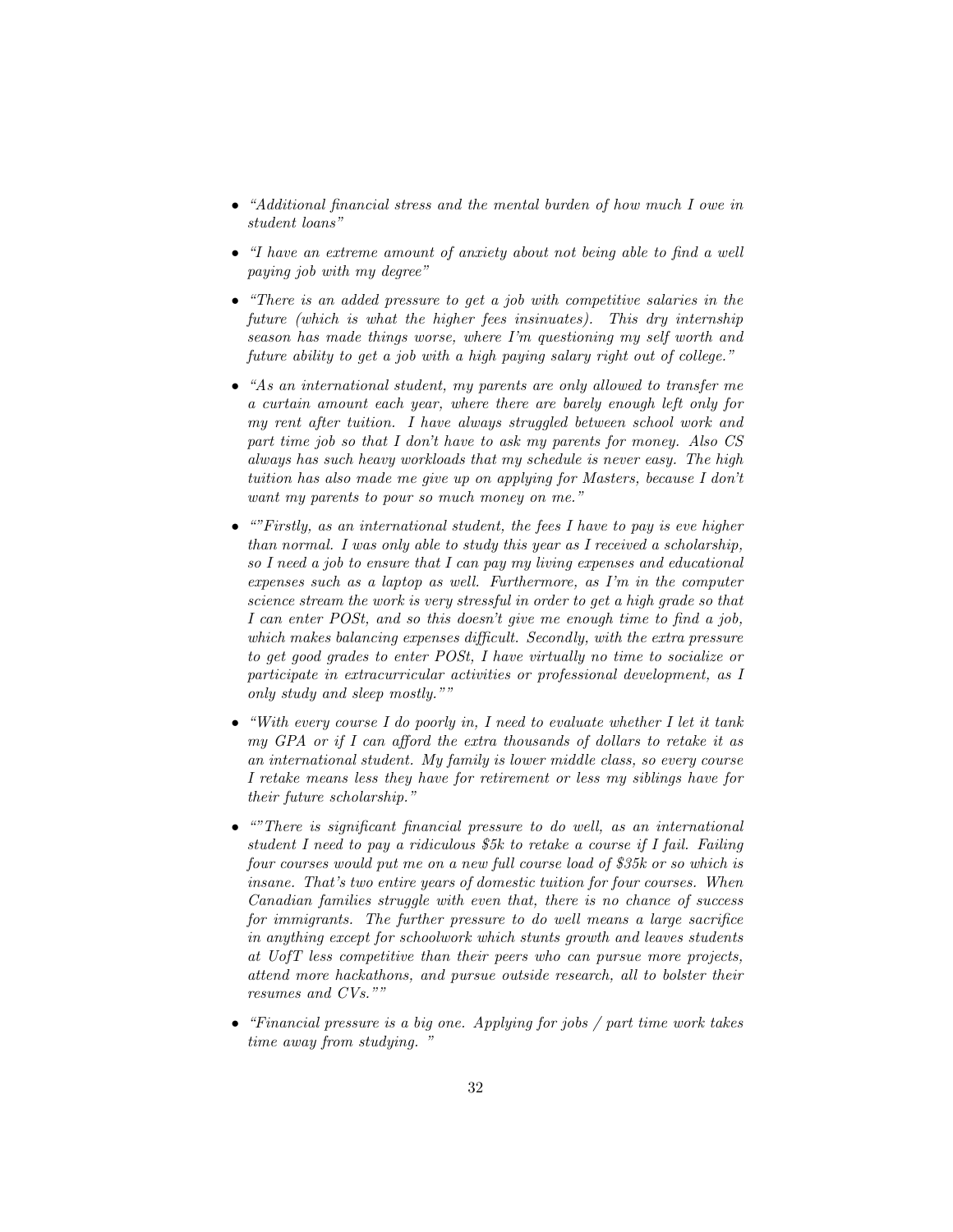- "My brother and I are both studying CS, and my parents are paying for the tuition. They have a lot of pressure."
- "I definitely have more stress knowing how much more I will have to pay for university, especially since OSAP no longer covers all of my university fees like it did in my first year."
- "There's constant pressure to figure out how to pay my tuition fees. Normally I would take summer school, but now every summer I need to scramble for jobs. This is also why I am considering PEY - I really don't want to lose an academic year but \$13,000/year needs to be paid somehow. "
- "They have worsened my financial position and forced me to take regular part time employment during the school year (negatively impacting my grades) and seek internships/other jobs during the summer. Even now I am not sure how I'll pay next year's tuition, so financial issues are a constant lingering presence. The fact is, my parents won't pay for my tuition (partly because they can't afford it) - this is not reflected on OSAP forms bc I 'live at home' so the financial burden is entirely on me."
- "I am an international student and I already pay higher fees than domestic students. The higher fee for computer science students gives me more pressure to me and my family and I have to save money on other aspects of life(grocery, clothing) for tuition fees."
- "My parents pay nearly 60,000 CAD every year for my tuition. So I have been really crazy about my grades."
- "It makes me wonder how I can afford living in Toronto, because the tuition fee is higher and the living cost (inside of City of Toronto or nearby cities) is so expensive. It also depresses me often."
- "Higher tuition fees has significantly reduced spending in our family as we try to save as much as possible to make ends meet and reduce the amount in debt."
- "The exorbitantly high tuition fees have put financial stress on my family which has been reflected in my mental health. The stress of my family not being able to make ends meet directly because of my tuition payments has seriously negatively impacted my mental health and I find myself seeking help often because of it."
- "As an international student at UofT, it is hard to get financial support unless the family is having severe financial difficulty. It is not that I cannot afford the tuition, but rather I am pressured to get a job to reduce the burden on my family. With that pressure and my will to gain experience to be independent, I worked for a part-time job for this semester, and this caused me to struggle a lot mentally throughout the semester. Being registered as a computer science student is the same as being registered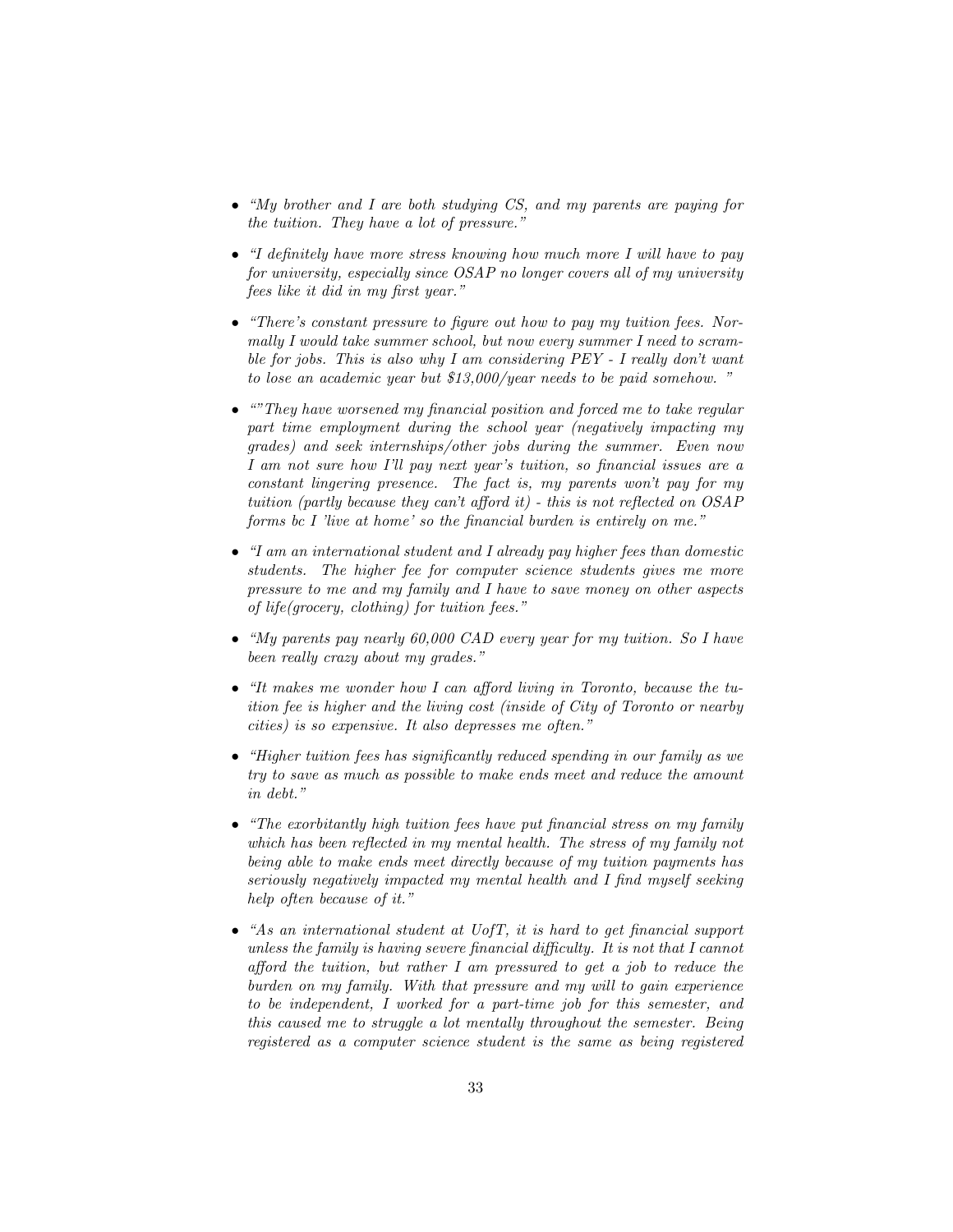as any other student in Arts and Science. Having the same fees as other programs will immensely help numerous students who are pursuing this field by not giving them the guiltiness and pressure of being a computer science student."

- "It has made me nervous and anxious about living with debt and concerned about paying it off. As a result of this worry, I am very stingy with my money and am anxious about buying anything from essentials like food to small things for myself. I put a lot of pressure on myself to save as much money as possible."
- "The higher tuition fees have made taking a year for PEY necessary to help reduce my debt coming out of university. While I am enjoying the PEY experience, I now have to graduate a year after most of my peers have left campus. Also, graduating a year sooner would've allowed me to get a full-time full-salary job a year sooner as opposed to having an intern salary, but I need the money now to limit the amount of debt I'll have when graduating. The cost of tuition has also been a contributing factor to my struggles with anxiety, as the pressure of having debt has made me anxious about spending money and made me very stingy about buying anything, including essentials. I got to the point in second year where I tried to minimize my spending on food to save more money, and I wasn't feeding myself enough."
- "Higher tuition fees deteriorate my mental health because I HAVE to get an internship to pay them. Once I get an internship, I can afford to pay the fees, but then I'm left with nothing. A year's worth of hard work just gone."
- ""Higher financial fees while coming from a low income household is nerve wracking. There is a huge amount of pressure to succeed to begin with and the stress from high fees does not help at all. It is ridiculous that we pay such high fees for no discernible reason. It makes me wonder if the value of my degree is justified. I hate seeing students from other decent universities graduate from low-fee CS programs and still getting good jobs. Computer Science students don't even have our own designated building/specialized spaces. We have a couple of measly floors in Bahen that we share with engineers and other departments and that's about it. The price we pay for a Computer Science degree does not match the value provided by the University.""
- "Added stress to my life because I was paying  $60k$ + to get into a very competitive field and get grades the justify the money being spent on my degree"
- "Added financial pressure especially during the pandemic when everything is so uncertain and unpredictable "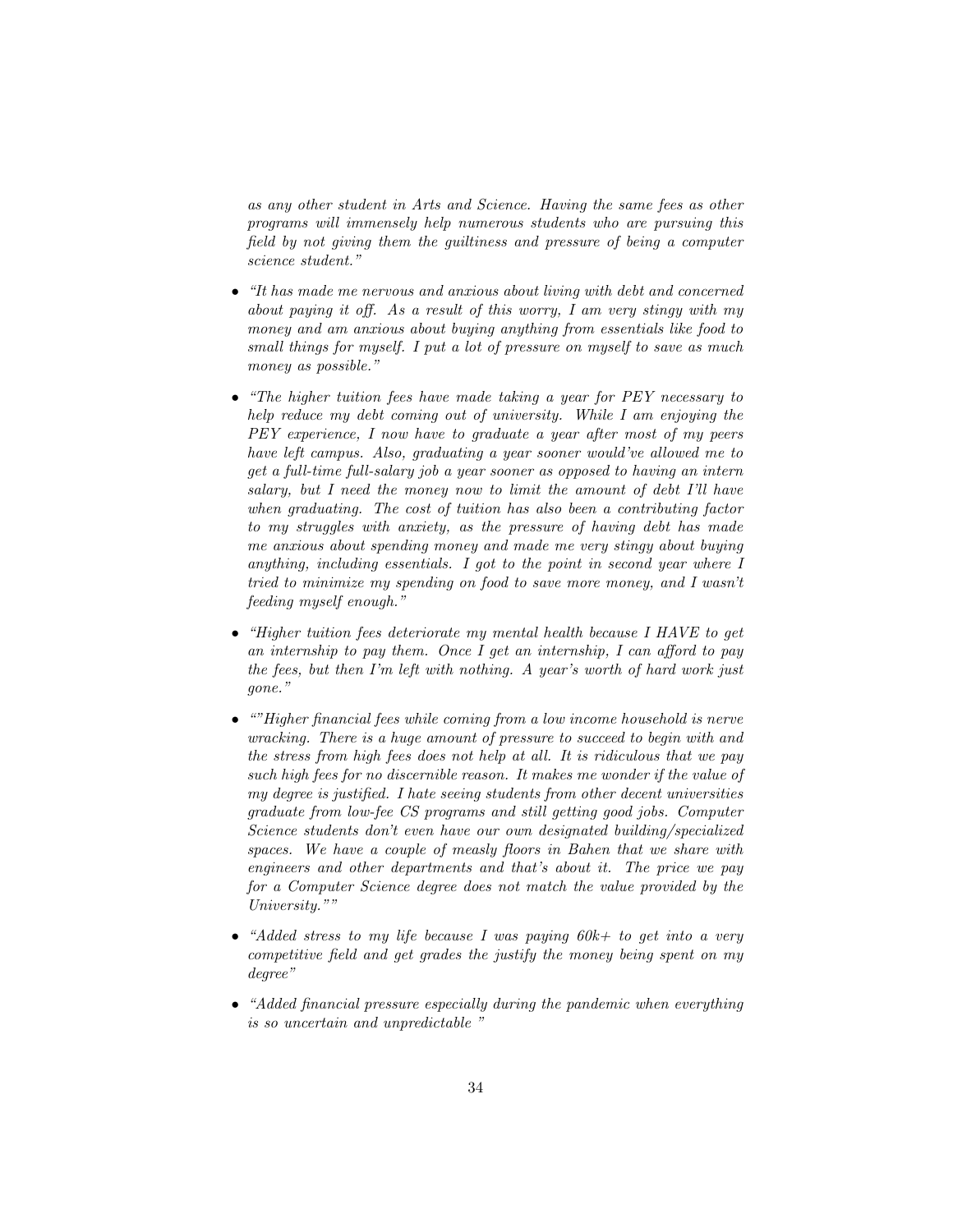- "I am an international student, on top of that the extra fee is like robbing us blind. The burden is more on my parents and seeing them spend this much, makes me neglect my study and opt for part time jobs. "
- "The financial pressure increased a lot on my parents and stress too. "
- "The higher tuition fees put a lot of pressure on me to get a job, and it's been very tough to get a job in my field (computer science). I still haven't gotten an internship this summer and I feel very pressured to do so because I do not want to put a financial burden on my family. Overall, my mental health has been very negatively affected because of this. If I am unable to find an internship in my field, I may be forced to take a demeaning part time retail or fast food job, which also increases the risk of me getting COVID-19."
- "I earned a scholarship to U of T which would normally pay for a year of study, but for bioinformatics it's one semester instead. I continually feel pressured to find more sources of income, scholarships, or other money to try to pay for tuition, and since December I've been constantly scouring job sites looking for a summer position - which has been a drain on my energy, academics, and well-being. Instead of relaxing the summer before first year began, I worked to prepare myself for the equivalent of the four extra years of tuition I expect to pay. Even when I earn money, it feels half-successful as I think how much further it could have gone to a normal tuition. "
- "Financials contributed to my moderate to severe depression in 2nd and 3rd year"
- "With the higher tuition I felt an overwhelming pressure of finding a high paying job after graduation and felt that a lot more was expected from me compared to my friends in other programs. I already felt that my program (Computer Science) was competitive enough and the higher tuition was another burden on top of that."
- "It was hard for me to focus on my courses and do well because I had this looming thought of having to pay back the loans for my higher tuition after graduation. I was scared to talk about my fears with my friends in other programs because they assumed that because I had higher tuition I would be guaranteed a high paying job right out of school. My courses, especially 1st year POSt, was/are mentally draining and having to think about the loans on my higher tuition without a clear indication of my future often sends me into deep spirals of depression and anxiety. I don't like the notion that because of my program and the fact that I pay higher fees means that I for sure will graduate into a high paying job. It makes me nervous of the fact that I may not live up to this expectation and it's hard to talk about it socially because everyone has that expectation of you."